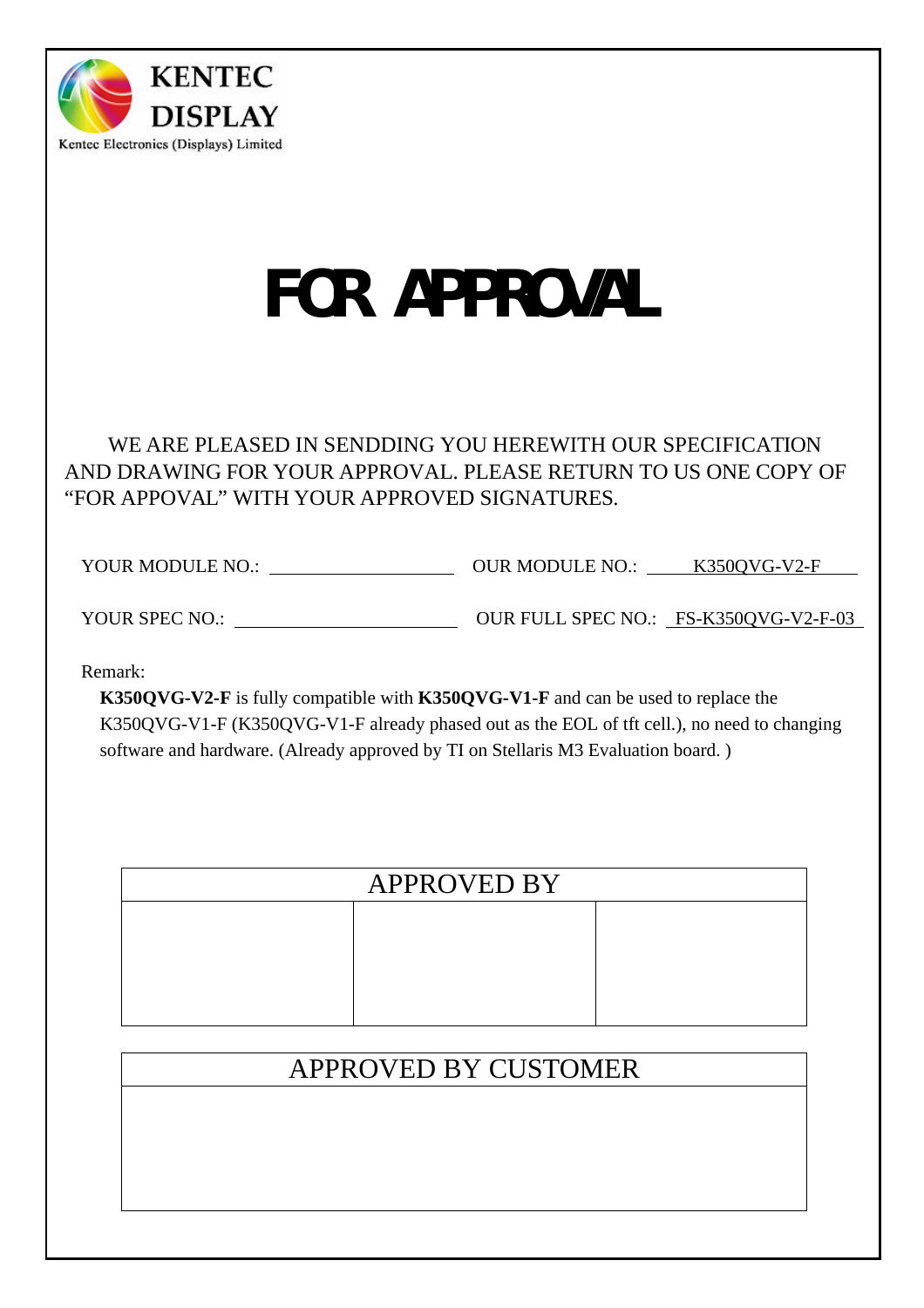

**FS-K350QVG-V2-F 15/Jul/2010 PAGE 1 OF 19**  $\overline{a}$ 

# **K350QVG-V2-F**

# **Product**

Standard LCD Module 320 x RGB x 240 Dots 3.5" 262K colors TFT display Wide temperature With white LED backlight With Touch Panel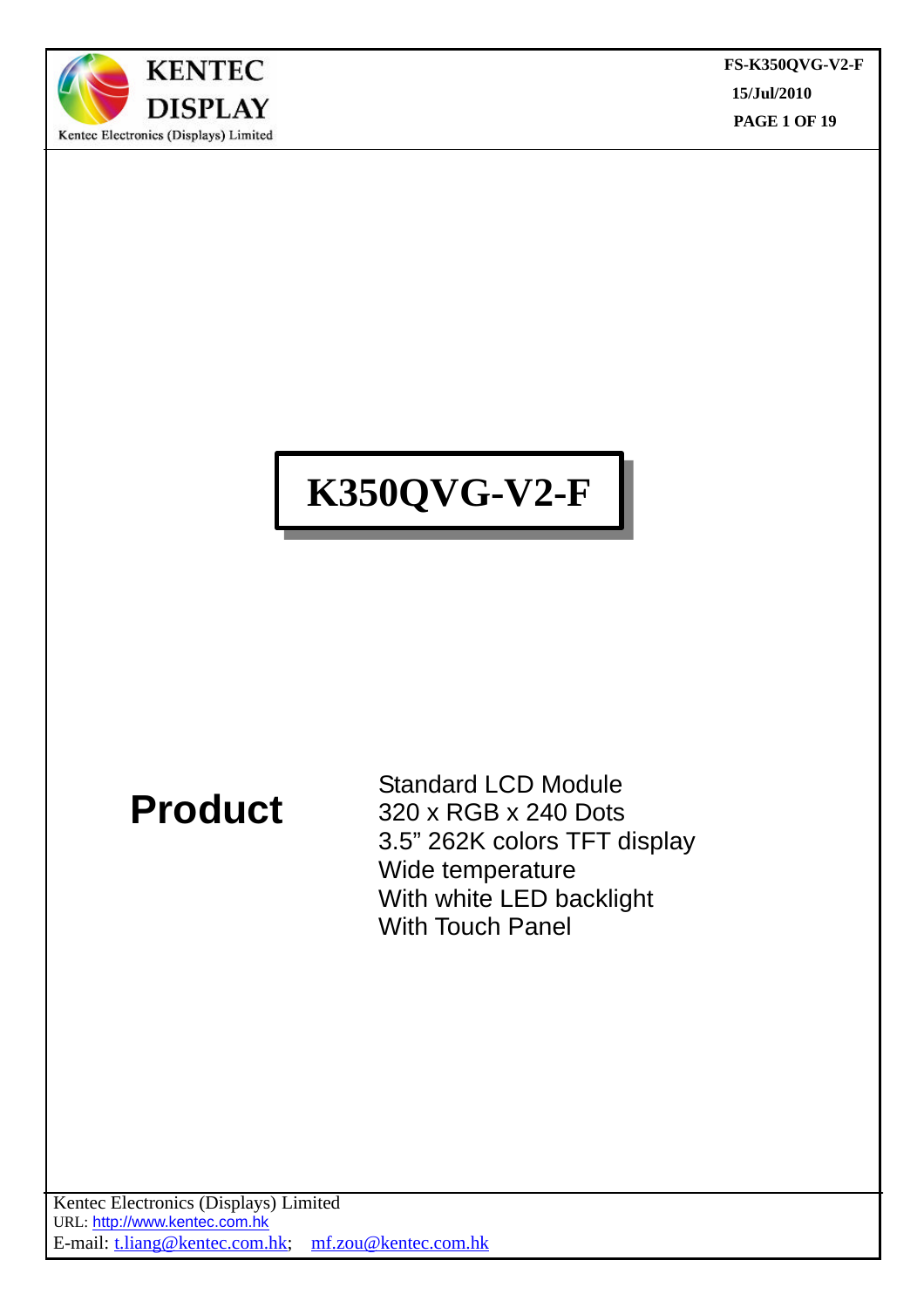

# **CONTENTS**

Page No.

| 1.  | DOCUMENT REVISION HISTORY         | 3              |
|-----|-----------------------------------|----------------|
| 2.  | <b>GENERAL DESCRIPTION</b>        | $\overline{4}$ |
| 3.  | MECHANICAL SPECIFICATIONS         | $\overline{4}$ |
| 4.  | <b>INTERFACE SIGNALS</b>          | 6              |
| 5.  | <b>ABSOLUTE MAXIMUM RATINGS</b>   | 7              |
| 6.  | <b>ELECTRICAL SPECIFICATIONS</b>  | $\overline{7}$ |
| 7.  | OPTICAL CHARACTERISTICS           | 8              |
| 8.  | TIMING CHARACTERISTICS            | 10             |
| 9.  | RELIABILITY TEST ITEM             | 10             |
| 10. | SUGGESTIONS FOR USING LCD MODULES | 10             |
| 11. | <b>INSPECTION STANDARD</b>        | 13             |
| 12. | PACKING(REFERENCE ONLY)           | 19             |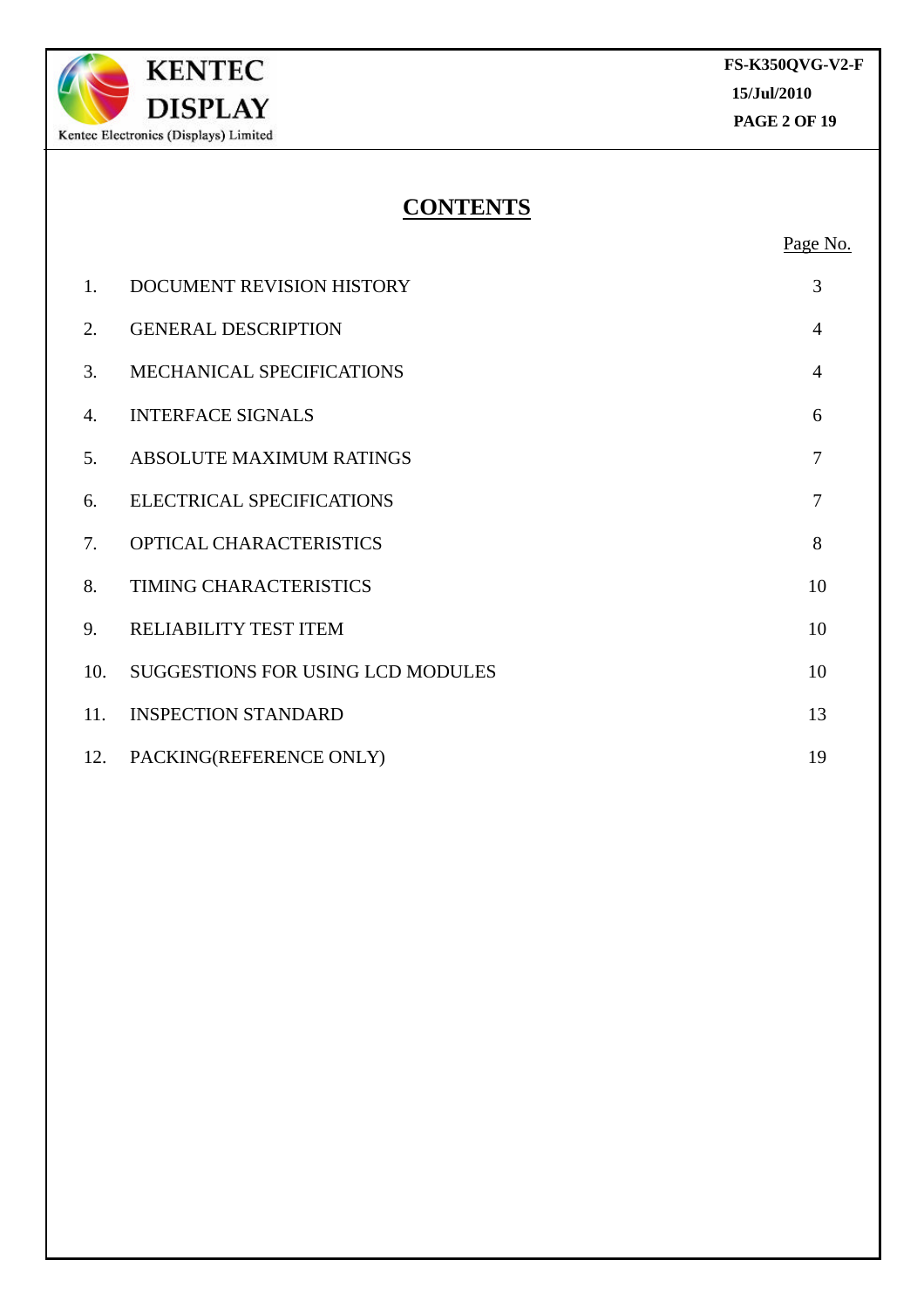

**FS-K350QVG-V2-F**

**15/Jul/2010**

**PAGE 3 OF 19**  $\overline{a}$ 

| 1. Document revision history :     |                                        |                                                                    |                                                                                            |                                    |
|------------------------------------|----------------------------------------|--------------------------------------------------------------------|--------------------------------------------------------------------------------------------|------------------------------------|
| <b>DOCUMENT</b><br><b>REVISION</b> | <b>DATE</b>                            | <b>DESCRIPTION</b>                                                 | PREPARED<br>$\mathbf{B}\mathbf{Y}$                                                         | APPROVED<br>$\mathbf{B}\mathbf{Y}$ |
| $01\,$<br>$02\,$<br>$03\,$         | 2008.04.28<br>2010.06.30<br>2010.07.15 | First Release.<br>Revised typing error<br>Update packing reference | $\operatorname{MF} \operatorname{Zou}$<br>$\operatorname{MF} \operatorname{Zou}$<br>MF Zou |                                    |
|                                    |                                        |                                                                    |                                                                                            |                                    |
|                                    |                                        |                                                                    |                                                                                            |                                    |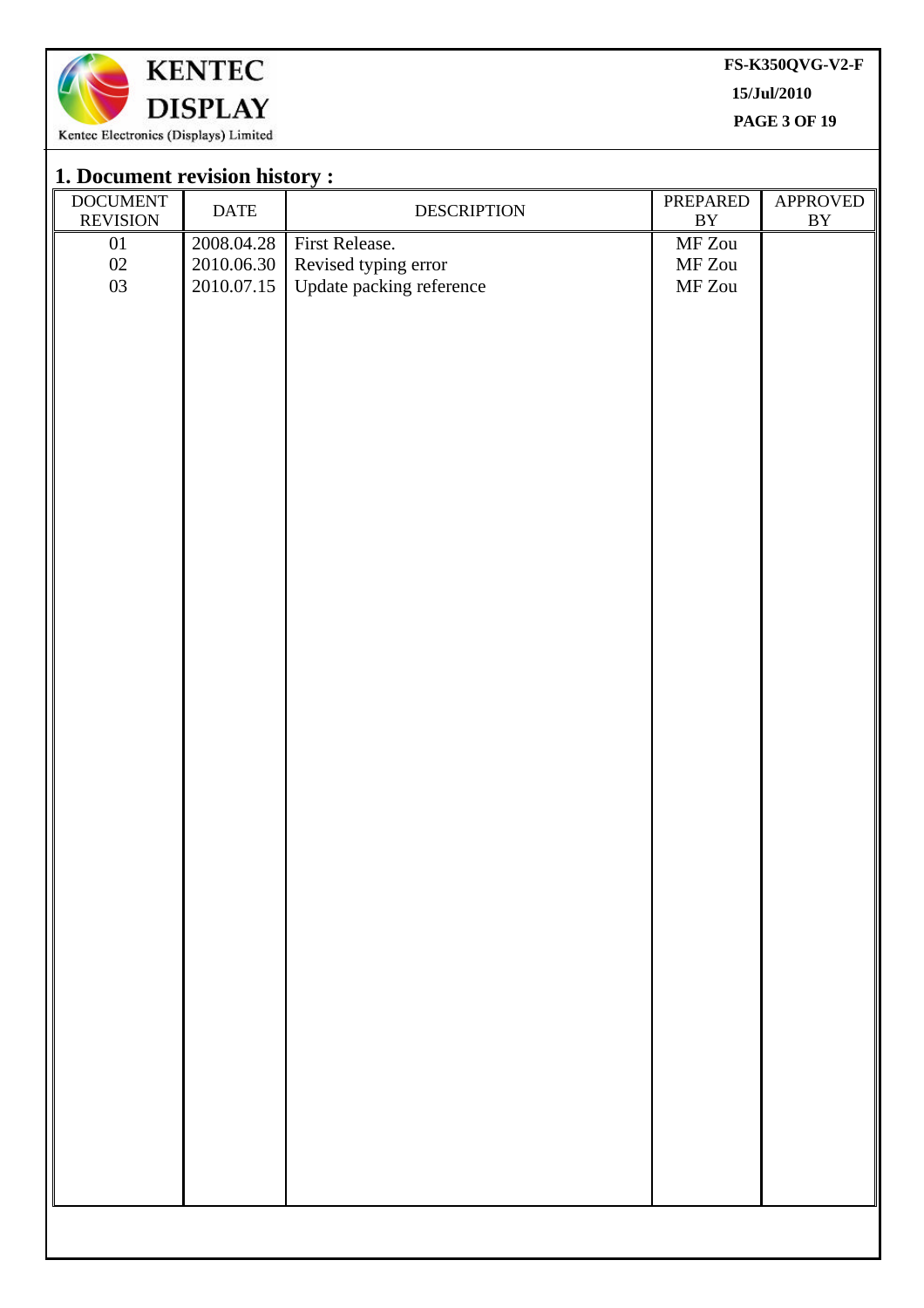

# **2. General Description**

- 3.5"(diagonal), 320 x RGB x 240 dots, 262K colors, Transmissive, TFT LCD module.
- Viewing Direction: 12 o'clock.
- Driving IC: SSD2119 or equivalent TFT controller/driver.
- 18-bits data bus (parallel RGB interface/8080 parallel system interface).
- With Touch Panel.
- With internal voltage booster.
- Logic voltage: 3.3V (typ.).

# **3. Mechanical Specifications**

The mechanical detail is shown in Fig. 1 and summarized in Table 1 below.

| Table 1                   |                     |                                                                    |       |  |  |  |
|---------------------------|---------------------|--------------------------------------------------------------------|-------|--|--|--|
| Parameter                 |                     | Specifications                                                     | Unit  |  |  |  |
| <b>Outline dimensions</b> |                     | $76.9(W)$ x 63.9(H) x 4.4(D)<br>(Exclude FPC, cables of backlight) | mm    |  |  |  |
|                           | View area           | $72.88(W)$ x 55.36(H)                                              | mm    |  |  |  |
|                           | TP view area        | 71.58 (W) x 54.2(H)                                                | mm    |  |  |  |
| Color TFT                 | LCD active area     | $70.08(W)$ x 52.56(H)                                              | mm    |  |  |  |
| 320xRGBx240               | Display format      | 320 x RGB x 240                                                    | dots  |  |  |  |
|                           | Color configuration | <b>RGB</b> stripes                                                 |       |  |  |  |
|                           | Dot size            | $0.219(RGB)(W)$ x $0.219(H)$                                       | mm    |  |  |  |
|                           | Weight              | ~140                                                               | grams |  |  |  |

 $T<sub>1</sub>$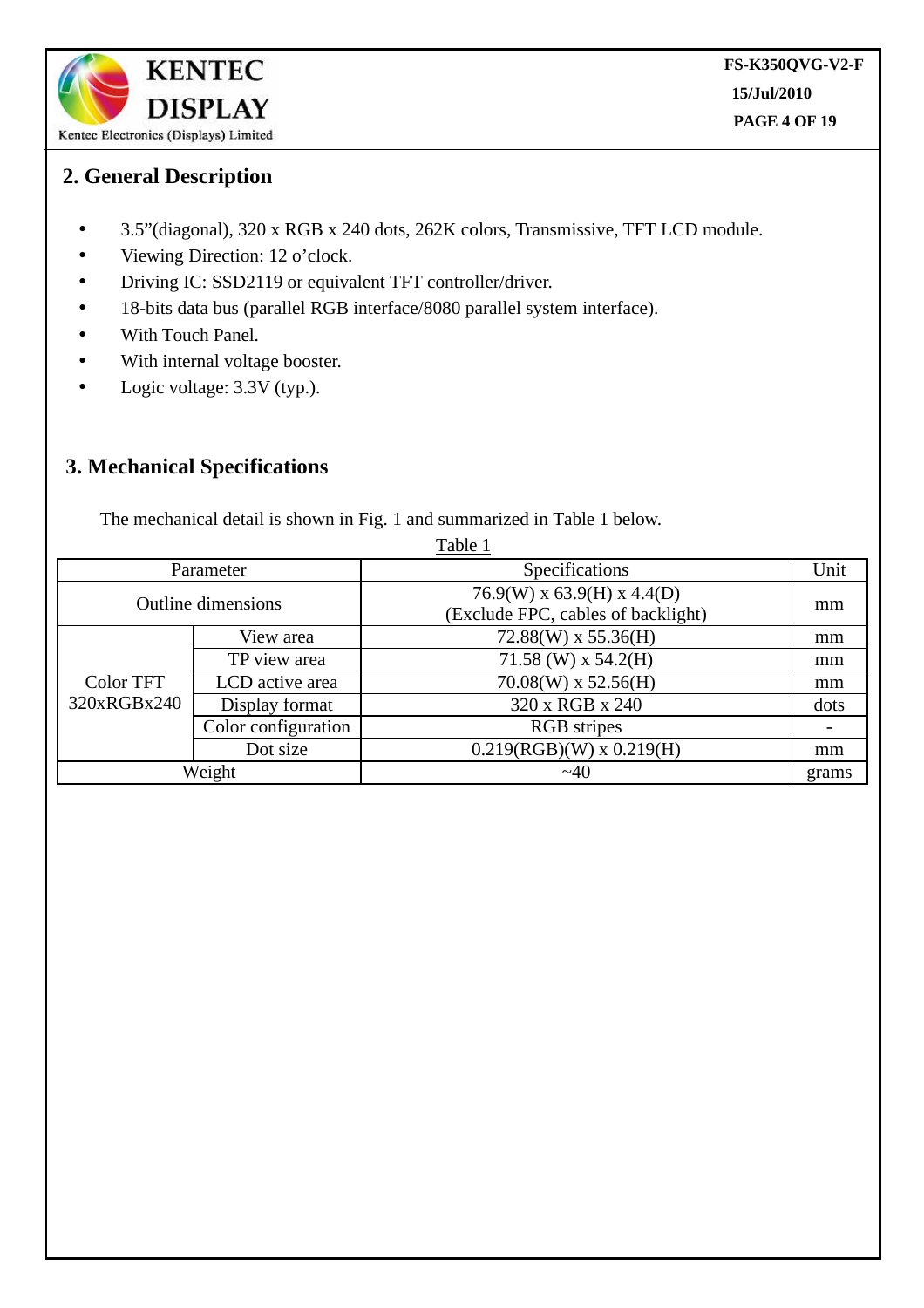



**Figure 1: Outline Drawing**

**FS-K350QVG-V2-F**

**15/Jul/2010**

**PAGE 5 OF 19**  $\overline{a}$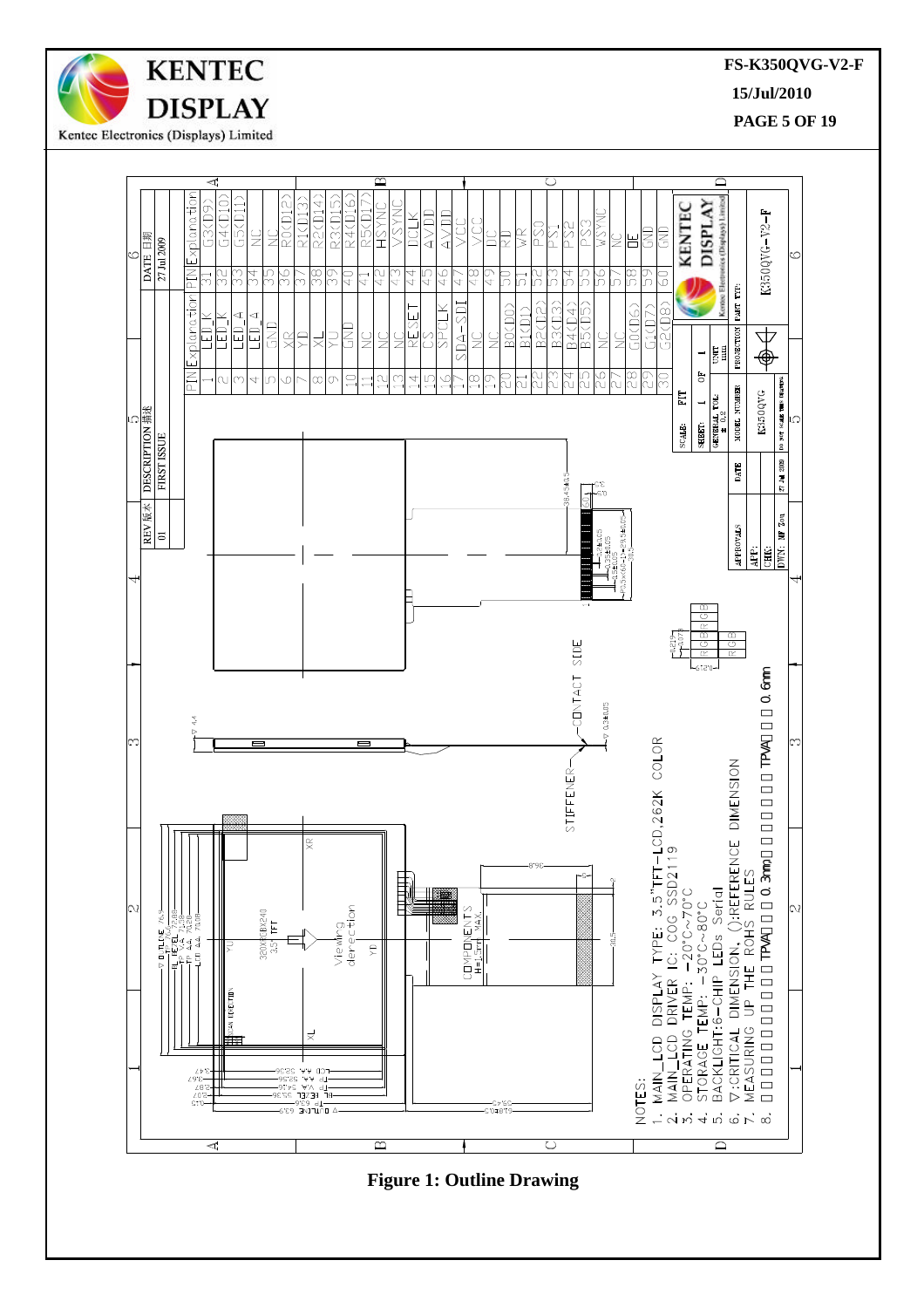

**FS-K350QVG-V2-F 15/Jul/2010**

**PAGE 6 OF 19**  $\overline{a}$ 

# **4. Interface signals**

|                |              |                                              |                                               |                  | Table 2: Pin assignment                                                  |  |  |
|----------------|--------------|----------------------------------------------|-----------------------------------------------|------------------|--------------------------------------------------------------------------|--|--|
| Pin No.        | Symbol       |                                              |                                               |                  | Description                                                              |  |  |
| $1 - 2$        | LED_K        |                                              |                                               |                  |                                                                          |  |  |
| $3-4$          | LED_A        | Power supply for LED backlight               |                                               |                  |                                                                          |  |  |
| 5              | <b>GND</b>   | Power supply (system ground)                 |                                               |                  |                                                                          |  |  |
| 6              | <b>XR</b>    |                                              |                                               |                  |                                                                          |  |  |
| $\overline{7}$ | YD           | Terminal of touch panel.                     |                                               |                  |                                                                          |  |  |
| $8\,$          | XL           |                                              |                                               |                  |                                                                          |  |  |
| 9              | YU           |                                              |                                               |                  |                                                                          |  |  |
| 10             | <b>GND</b>   | Power supply (system ground)                 |                                               |                  |                                                                          |  |  |
| $11 - 13$      | NC           | No connection                                |                                               |                  |                                                                          |  |  |
| 14             | <b>RESET</b> | System reset pin                             |                                               |                  |                                                                          |  |  |
| 15             | CS           | Chip select pin                              |                                               |                  |                                                                          |  |  |
| 16             | <b>SPCLK</b> | Clock pin of serial interface                |                                               |                  |                                                                          |  |  |
| 17             | SDA-SDI      | Data pin of serial interface                 |                                               |                  |                                                                          |  |  |
| 18-19          | NC           | No connection                                |                                               |                  |                                                                          |  |  |
| $20 - 25$      | $B[0-5]$     | Blue data 6-bit/18bit bi-directional (D0-D5) |                                               |                  |                                                                          |  |  |
| 26-27          | NC           | No connection                                |                                               |                  |                                                                          |  |  |
| 28-33          | $G[0-5]$     |                                              |                                               |                  | Green data 6-bit/18bit bi-directional (D6-D11)                           |  |  |
| $34 - 35$      | NC           | No connection                                |                                               |                  |                                                                          |  |  |
| 36-41          | $R[0-5]$     |                                              | Red data 6-bit/18bit bi-directional (D12-D17) |                  |                                                                          |  |  |
| 42             | <b>HSYNC</b> | Line synchronization signal input            |                                               |                  |                                                                          |  |  |
| 43             | <b>VSYNC</b> | Frame /Ram synchronization signal input      |                                               |                  |                                                                          |  |  |
| 44             | <b>DCLK</b>  | Dot clock signal                             |                                               |                  |                                                                          |  |  |
| 45-46          | <b>AVDD</b>  | Supply voltage for lcd driving               |                                               |                  |                                                                          |  |  |
| 47-48          | <b>VCC</b>   | Supply voltage for logic                     |                                               |                  |                                                                          |  |  |
| 49             | DC           | Parallel Interface                           |                                               |                  |                                                                          |  |  |
| 50             | RD           |                                              |                                               |                  | I80 system: Serves as a read signal and reads data at the low level.     |  |  |
| 51             | <b>WR</b>    |                                              |                                               |                  | I80 system: Serves as a write signal and writes data at the rising edge. |  |  |
|                |              | Interface selection pin                      |                                               |                  |                                                                          |  |  |
|                |              | PS3<br>PS <sub>2</sub>                       | PS1                                           | PS <sub>0</sub>  | Interface mode                                                           |  |  |
|                |              | $\overline{0}$<br>$\overline{0}$             | $\mathbf{1}$                                  | $\overline{0}$   | 16-bit 8080 parallel interface, D[17:10]&D[8:1]                          |  |  |
|                |              | $\overline{0}$<br>$\overline{0}$             | 1                                             |                  | 8-bit 8080 parallel interface, D[8:1]                                    |  |  |
|                |              | $\overline{0}$<br>$\mathbf{1}$               | $\boldsymbol{0}$                              | $\mathbf{0}$     | 9-bit RGB $(262 \text{ colour}) + 3$ -wire SPI, D[8:0]                   |  |  |
|                |              | $\mathbf{1}$<br>$\overline{0}$               | $\overline{0}$                                | $\mathbf{1}$     | 16-bit RGB $(262K \text{ colour}) + 3$ -wire SPI,                        |  |  |
| $52 - 55$      | PS[0:3]      |                                              |                                               |                  | $D[17:10]\&D[8:1]$                                                       |  |  |
|                |              | $\boldsymbol{0}$<br>$\mathbf{1}$             | 1                                             | $\boldsymbol{0}$ | 18-bit RGB $(262K \text{ colour}) + 3$ -wire SPI, D[17:0]                |  |  |
|                |              | $\mathbf{1}$<br>$\overline{0}$               | $\mathbf{1}$                                  | $\mathbf{1}$     | 6-bit RGB $(262K \text{ colour}) + 3$ -wire SPI, D[8:3]                  |  |  |
|                |              | $\boldsymbol{0}$<br>1                        | $\mathbf{1}$                                  | $\boldsymbol{0}$ | 18-bit 8080 parallel interface, D[17:0]                                  |  |  |
|                |              | $\boldsymbol{0}$<br>1                        | 1                                             | 1                | 9-bit 8080 parallel interface, D[8:0]                                    |  |  |
|                |              | 1                                            | 1                                             | $\overline{0}$   | 3-wire SPI                                                               |  |  |
| 56             | <b>WSYNC</b> | Ram Write Synchronization output             |                                               |                  |                                                                          |  |  |
| 57             | NC           | No connection                                |                                               |                  |                                                                          |  |  |
| 58             | <b>OE</b>    | Display enable pin from controller           |                                               |                  |                                                                          |  |  |
| 59-60          | <b>GND</b>   | Power supply (system ground)                 |                                               |                  |                                                                          |  |  |
|                |              |                                              |                                               |                  |                                                                          |  |  |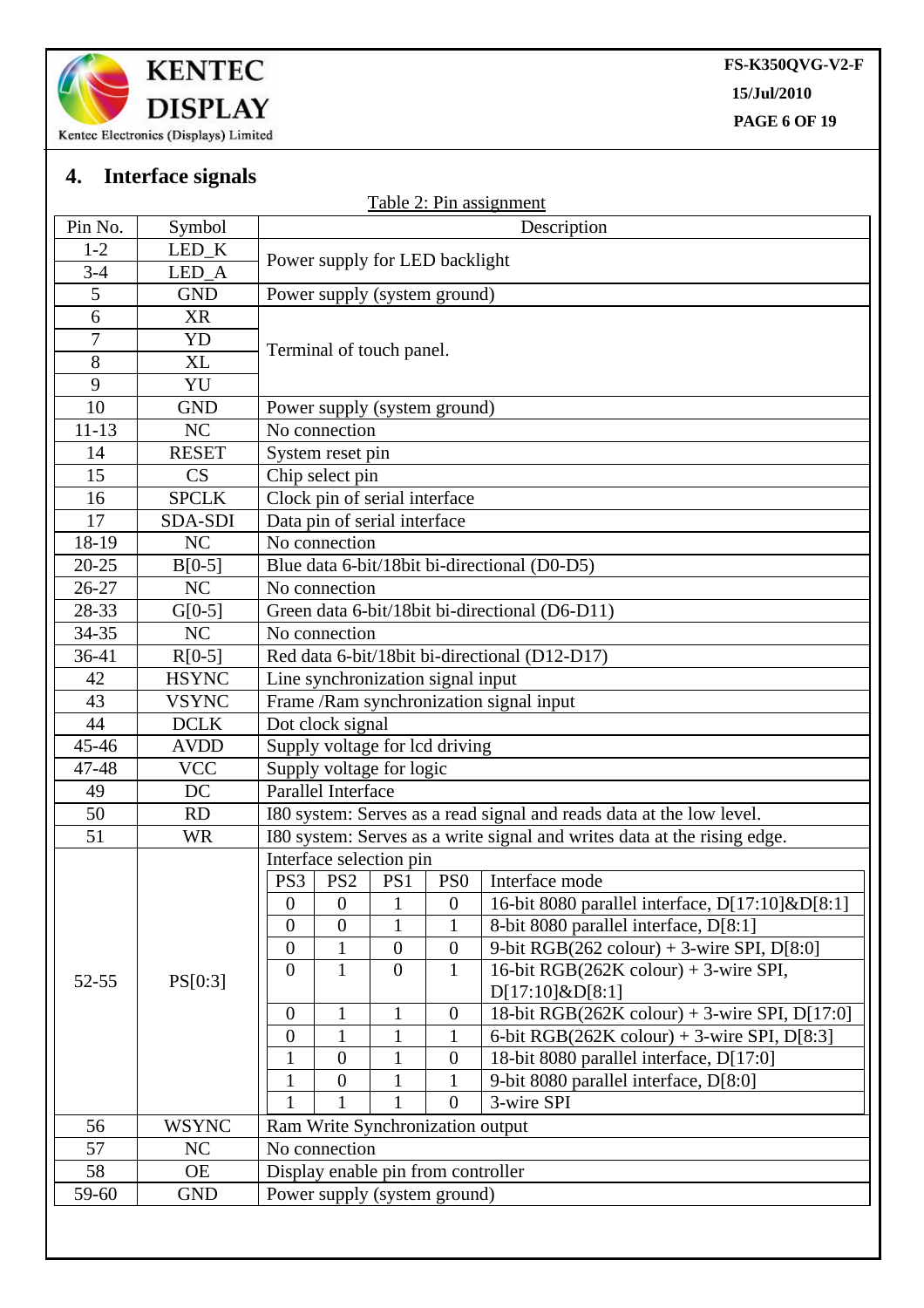# **5. Absolute Maximum Ratings**

#### **5.1 Electrical Maximum Ratings – for IC Only**

| Parameter      | Symbol                     | Min.         | Max.   | Unit | <b>Note</b> |
|----------------|----------------------------|--------------|--------|------|-------------|
| Supply voltage | $\overline{100}$<br>$\sim$ | $-U.$        | $+4.0$ |      |             |
| Input voltage  | <b>AVDD</b>                | $-U_{\star}$ | $+J.$  |      |             |

Note:

1.VCC, GND must be maintained.

2.The modules may be destroyed if they are used beyond the absolute maximum ratings.

#### **5.2 Environmental Condition**

| Table 4             |                                                                                                                        |                                    |                 |                                                           |              |  |  |
|---------------------|------------------------------------------------------------------------------------------------------------------------|------------------------------------|-----------------|-----------------------------------------------------------|--------------|--|--|
| Item                |                                                                                                                        | Operating<br>temperature<br>(Topr) |                 | Storage<br>temperature<br>(T <sub>stg</sub> )<br>(Note 1) |              |  |  |
|                     | Min.                                                                                                                   | Max.                               | Min.            | Max.                                                      |              |  |  |
| Ambient temperature | $-20^{\circ}$ C                                                                                                        | $+70^{\circ}C$                     | $-30^{\circ}$ C | $+80^{\circ}$ C                                           | Dry          |  |  |
|                     | 80% max. RH for Ta $\leq 40^{\circ}$ C                                                                                 | No                                 |                 |                                                           |              |  |  |
| Humidity (Note 1)   | $\langle 50\% \text{ RH}$ for $40\degree \text{C} \langle \text{Ta} \rangle \leq \text{Maximum operating temperature}$ |                                    |                 |                                                           | condensation |  |  |

Note 1: Product cannot sustain at extreme storage conditions for long time.

# **6. Electrical Specifications**

#### **Typical Electrical Characteristics**

At Ta =  $25$  °C, VCC=IOVCC= 3.3V, GND=0V.

|                                          |                | Table 5                     |                          |      |                          |                   |
|------------------------------------------|----------------|-----------------------------|--------------------------|------|--------------------------|-------------------|
| Parameter                                | Symbol         | Conditions                  | Min.                     | Typ. | Max.                     | Unit              |
| Supply voltage (logic)                   | <b>VCC-GND</b> |                             | 1.4                      |      | 3.6                      | $\mathbf{V}$      |
| Supply voltage (lcd driving)             | <b>AVDD</b>    |                             | $2.5$ or<br><b>VDDIO</b> |      | 3.6                      | V                 |
|                                          | <b>VGH</b>     |                             | 9                        |      | 18.0                     | V                 |
| Output voltage(LCD)                      | VGL            |                             | $-15.0$                  |      | -6                       | $\mathbf{V}$      |
|                                          | <b>VCOM</b>    |                             | $-1$                     |      | 6                        | $\mathbf{V}$      |
| Supply current<br>(Logic & LCD)          | <b>ICC</b>     | $VDD=3.3V$                  | $\qquad \qquad -$        |      | 10                       | mA                |
| Supply voltage of white<br>LED backlight | <b>VLED</b>    | Forward current<br>$=20$ mA |                          | 19.2 | 21.6                     | V                 |
| Luminance<br>(on the module surface)     |                | Number of LED<br>$dies = 6$ | 230                      | 270  | $\overline{\phantom{a}}$ | cd/m <sup>2</sup> |

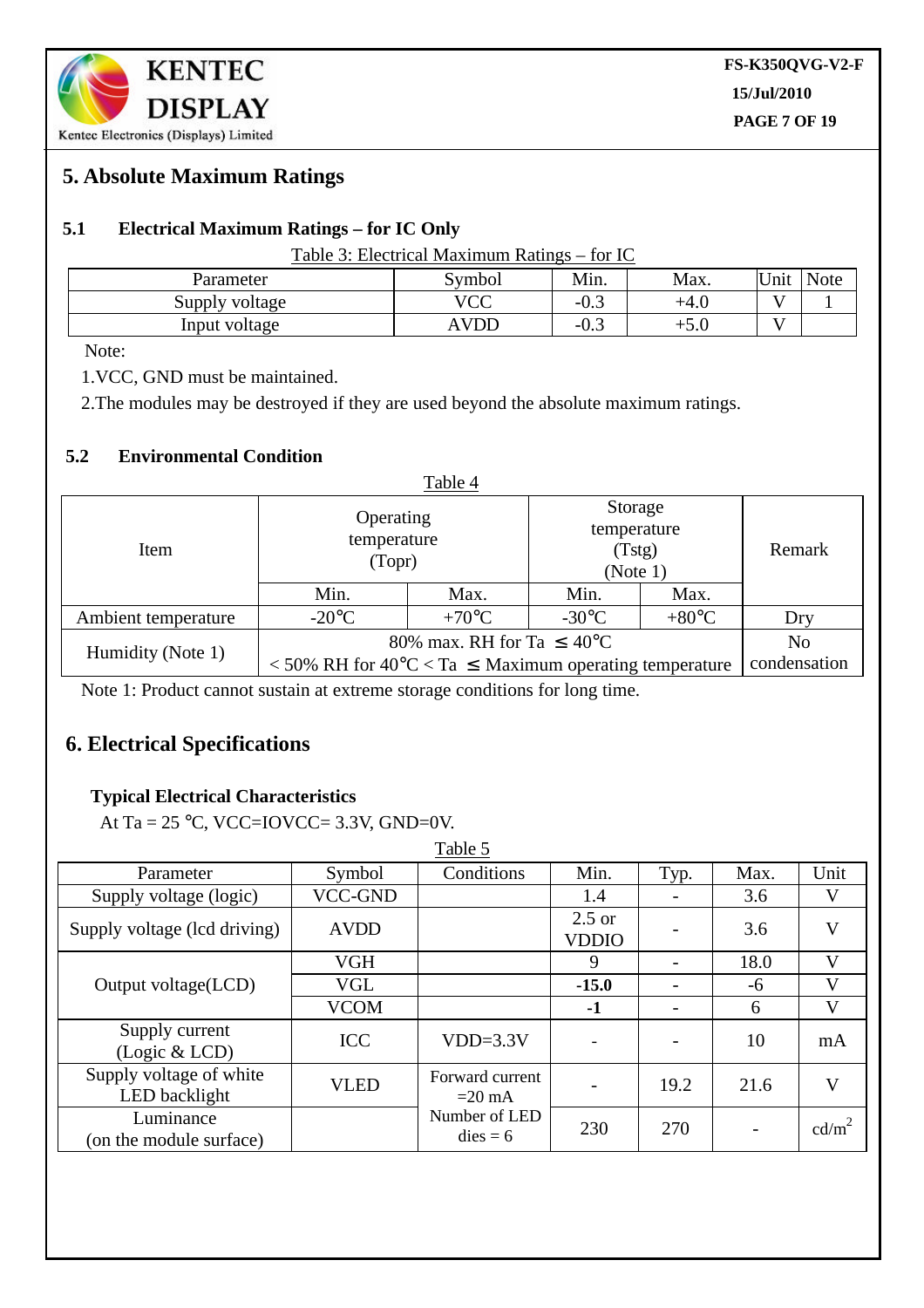

**FS-K350QVG-V2-F 15/Jul/2010 PAGE 8 OF 19**

 $\overline{a}$ 

# **7. Optical Characteristics**

| <b>Table 7: Optical specifications</b> |       |                        |           |                |                     |       |      |             |
|----------------------------------------|-------|------------------------|-----------|----------------|---------------------|-------|------|-------------|
| Items                                  |       |                        | Condition | Specifications |                     |       | Unit |             |
|                                        |       | Symbol                 |           | Min.           | Typ.                | Max.  |      |             |
| <b>Contrast Ratio</b>                  |       | <b>CR</b>              |           | 150            | 300                 |       |      |             |
| <b>Response Time</b>                   |       | $T_R$                  |           |                | 15                  | 30    | ms   |             |
|                                        |       | $\mathrm{T_{F}}$       |           |                | 35                  | 50    | ms   |             |
|                                        | Red   | $X_{R}$                |           | 0.604          | 0.624               | 0.644 | -    |             |
|                                        |       | $Y_R$                  |           | 0.302          | 0.322               | 0.342 |      |             |
|                                        | Green | $X_G$                  |           |                | $0.268$ 0.288 0.308 |       | -    |             |
| Chromaticity                           |       | ${\rm Y_G}$            |           | 0.540          | 0.560 0.580         |       | -    | <b>Note</b> |
|                                        | Blue  | $X_B$                  |           | 0.127          | 0.147               | 0.167 | -    |             |
|                                        |       | ${\rm Y_B}$            |           | 0.097          | 0.117               | 0.137 | -    |             |
|                                        | White | $X_W$                  |           | -              | 0.307               |       |      |             |
|                                        |       | $Y_W$                  |           |                | 0.328               |       |      |             |
|                                        | Hor.  | $\phi$ 1(3 o'clock)    |           |                | 45                  |       |      |             |
| Viewing angle                          |       | $\phi$ 2(9 o'clock)    | Center    |                | 45                  |       |      |             |
|                                        | Ver.  | $\theta$ 2(12 o'clock) | $CR=10$   |                | 15                  | -     | deg. |             |
|                                        |       | $\theta$ 1(6 o'clock)  |           | -              | 35                  | -     |      |             |
| NTSC ratio                             |       |                        |           |                | 61.5                |       | $\%$ |             |

Note 1: Definition of Contrast Ratio (CR):

The contrast ratio can be calculated by the following expression.

Contrast Ratio  $(CR) = L63 / L0$ 

L63: Luminance of gray level 63

L0: Luminance of gray level 0

 $CR = CR(10)$ 

CR (X) is corresponding to the Contrast Ratio of the point X at Figure in Note 5.

Note 2: Definition of Response Time (TR, TF):

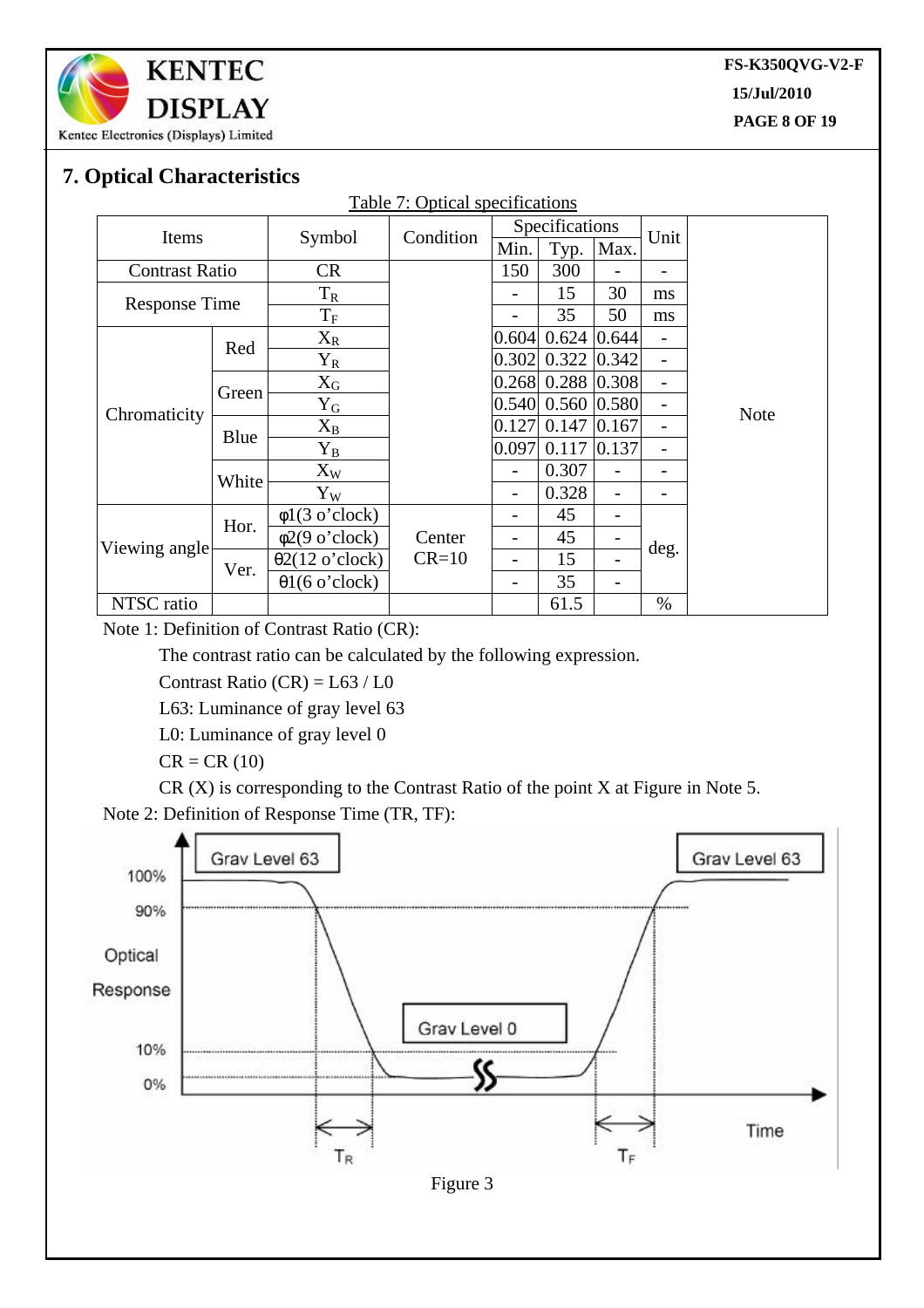

The above "Viewing Angle" is the measuring position with Largest Contrast Ratio; not for good image quality. View Direction for good image quality is 6 O'clock. Module maker can increase the "Viewing Angle" by applying Wide View Film.

#### Note 4: Measurement Set-Up:

The LCD module should be stabilized at a given temperature for 20 minutes to avoid abrupt temperature change during measuring. In order to stabilize the luminance, the measurement should be executed after lighting Backlight for 20 minutes in a windless room.

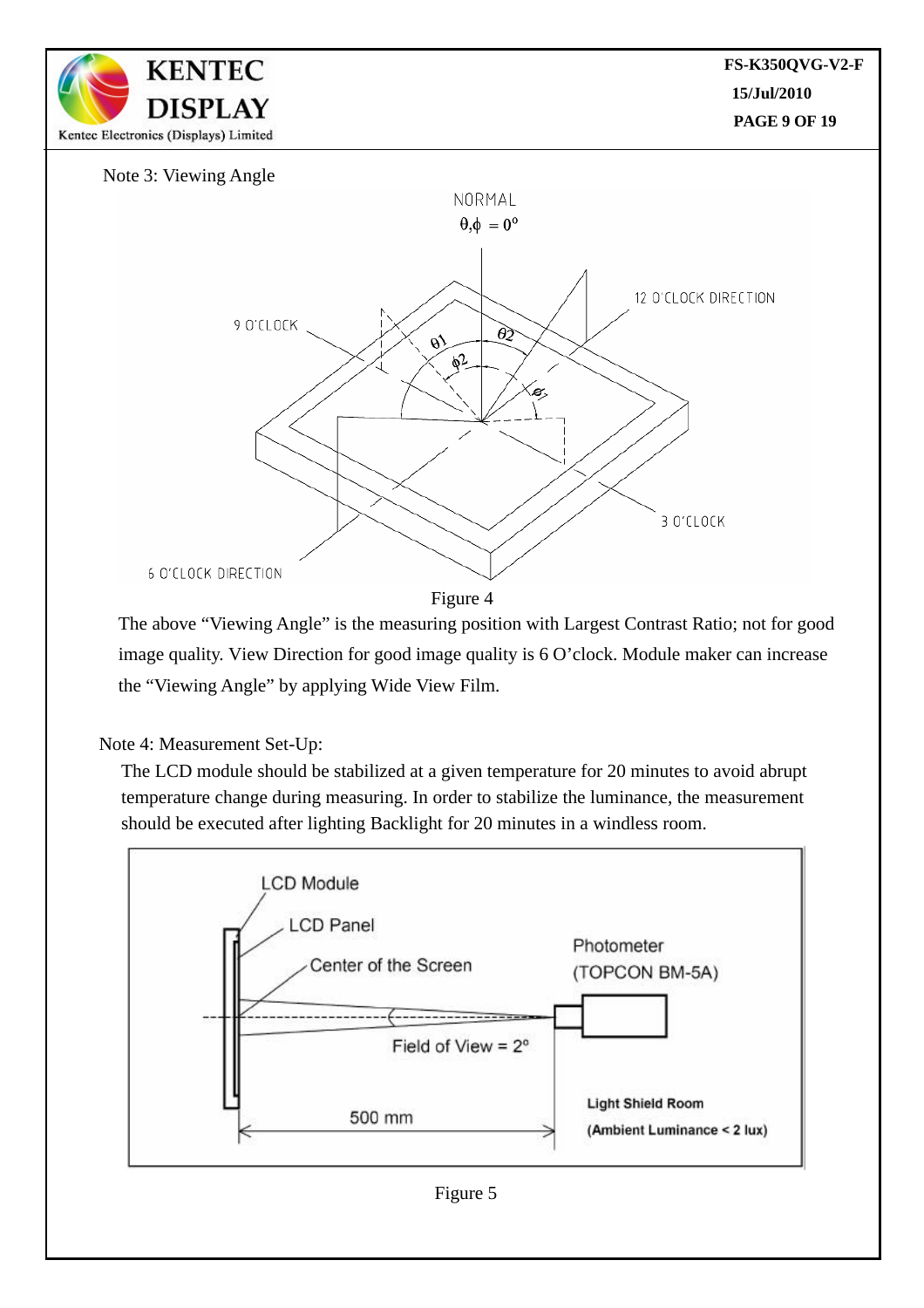

# **8. AC Characteristics**

 **Please refer SSD2119 datasheet.**

# **9. Reliability Test Item**

| <b>Test Item</b>         | <b>Sample Type</b> | <b>Condition</b><br><b>Test</b>            | <b>Test result determinant gist</b> |
|--------------------------|--------------------|--------------------------------------------|-------------------------------------|
| High temperature         | Normal temperature | $70 \pm 3$<br>;96H                         | the inspection of                   |
| storage                  | Wide temperature   | $80+3$<br>;96H                             | function<br>appearance and          |
| Low temperature          | Normal temperature | ;120H<br>$-20\pm3$                         | character.                          |
| storage                  | Wide temperature   | ;120H<br>$-30\pm3$                         |                                     |
| High temperature         | Normal temperature | 50<br>,90%±3%RH;96H<br>$\pm 3$             |                                     |
| /humidity storage        | Wide temperature   | 60<br>$\pm 3$<br>,90%±3%RH;96H             |                                     |
| High temperature         | Normal temperature | :96H<br>$60 \pm 3$                         | no objection of<br>the function     |
| operation                | Wide temperature   | $70 \pm 3$<br>;96H                         | character; no fatal objection of    |
| Low temperature          | Normal temperature | ;96H<br>$0\pm3$                            | the appearance.                     |
| operation                | Wide temperature   | $-20\pm3$<br>:96H                          |                                     |
| High temperature         | Normal temperature | 40<br>$\pm 3$<br>,90%±3%RH;96H             |                                     |
| /humidity operation      | Wide temperature   | 50<br>,90%±3%RH;96H<br>$\pm 3$             |                                     |
| <b>Temperature Shock</b> | Normal temperature | $-20\pm3$<br>$,30\text{min}?70\pm3$<br>,30 | inspect the objections              |
|                          |                    | min;10cycle                                | function & the<br>appearance        |
|                          |                    |                                            | whole structure                     |
|                          | Wide temperature   | $,30$ min<br>$-30\pm3$                     | The inspection of appearance        |
|                          |                    | $80\pm3,30$ min; 10cycle                   | function & the whole structure      |
|                          |                    |                                            |                                     |

# **10. Suggestions for using LCD modules**

#### **10.1 Handling of LCM**

- 1. The LCD screen is made of glass. Don't give excessive external shock, or drop from a high place.
- 2. If the LCD screen is damaged and the liquid crystal leaks out, do not lick and swallow. When the liquid is attach to your hand, skin, cloth etc, wash it off by using soap and water thoroughly and immediately.
- 3. Don't apply excessive force on the surface of the LCM.
- 4. If the surface is contaminated ,clean it with soft cloth. If the LCM is severely contaminated , use Isopropyl alcohol/Ethyl alcohol to clean. Other solvents may damage the polarizer . The following solvents is especially prohibited: water , ketone Aromatic solvents etc.
- 5. Exercise care to minimize corrosion of the electrode. Corrosion of the electrodes is accelerated by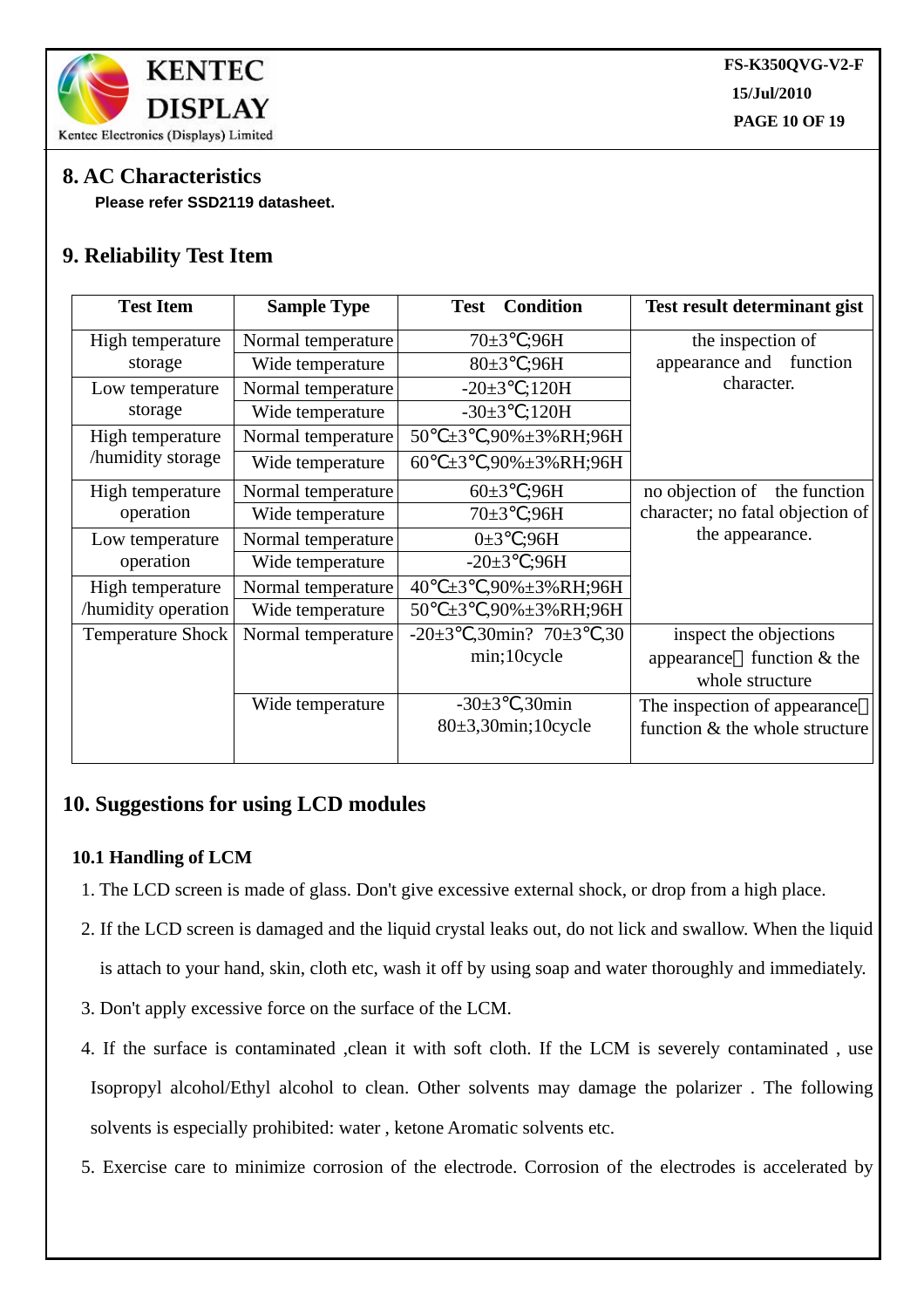water droplets, moisture condensation or a current flow in a high-humidity environment.

6. Install the LCD Module by using the mounting holes. When mounting the LCD module make sure it is free of twisting, warping and distortion. In particular, do not forcibly pull or bend the I/O cable or the backlight cable.

7. Don't disassemble the LCM.

**KENTEC** 

DISPLAY

Kentec Electronics (Displays) Limited

8. To prevent destruction of the elements by static electricity, be careful to maintain an optimum work environment.

- Be sure to ground the body when handling the LCD modules.
- Tools required for assembling, such as soldering irons, must be properly grounded.
- To reduce the amount of static electricity generated, do not conduct assembling and other work under dry conditions.
- The LCD module is coated with a film to protect the display surface. Exercise care when peeling off this protective film since static electricity may be generated.
- 9. Do not alter, modify or change the the shape of the tab on the metal frame.
- 10. Do not make extra holes on the printed circuit board, modify its shape or change the positions of components to be attached.
- 11. Do not damage or modify the pattern writing on the printed circuit board.
- 12. Absolutely do not modify the zebra rubber strip (conductive rubber) or heat seal connector
- 13. Except for soldering the interface, do not make any alterations or modifications with a soldering iron.
- 14. Do not drop, bend or twist LCM.

#### **10.2 Cautions for installing and assemabling if the module has Touch Panel**

1. Use a buffer material (Gasket) between the touch panel and Front-case to protect damage and wrong operating. The dimension of the buffer material's edge between the TP V.A. edge is Min. 0.3mm.

2. We recommend to design a case that it can't over the boundary of the active area Max. 0.5mm in order to prevent an operation at outside of the active area which can't guarantee the specified durability,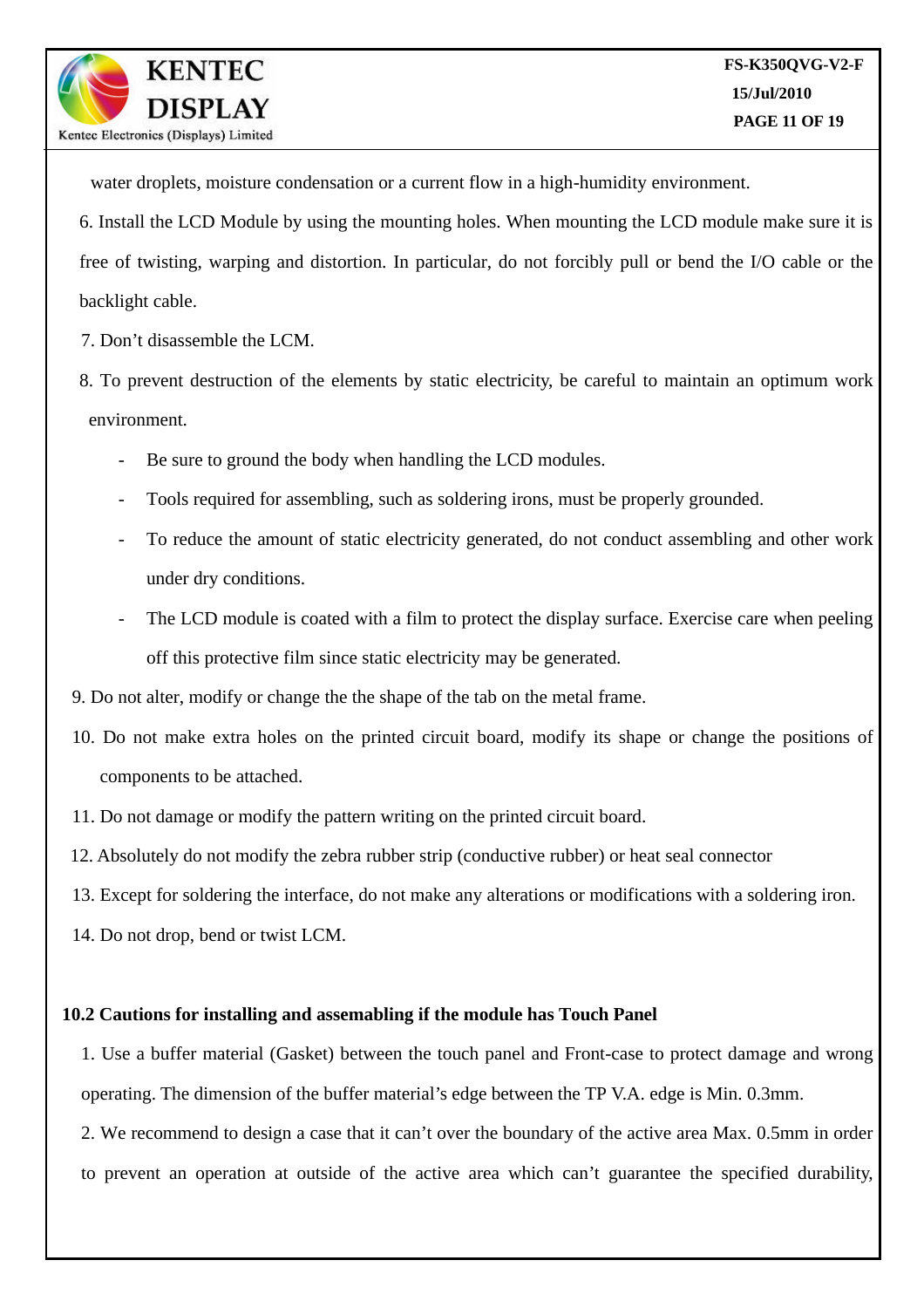because operation at the outside of the active area cause serious damage of a transparent.

3. When design case for installing Module, you would consider give a distance about  $0.2\pm0.15$ mm between the module edge to case inside.

4. The corners of the product are not chamfered. When positioning and fixing the product on the case, we sugguest that you would provide a R part on the conner of the case so as not to apply load on the corner of the transparent module.



#### **10.3 Storage**

- 1. Store in an ambient temperature of 5 to 45 °C, and in a relative humidity of 40% to 60%. Don't expose to sunlight or fluorescent light.
- 2. Storage in a clean environment, free from dust, active gas, and solvent.
- 3. Store in antistatic container.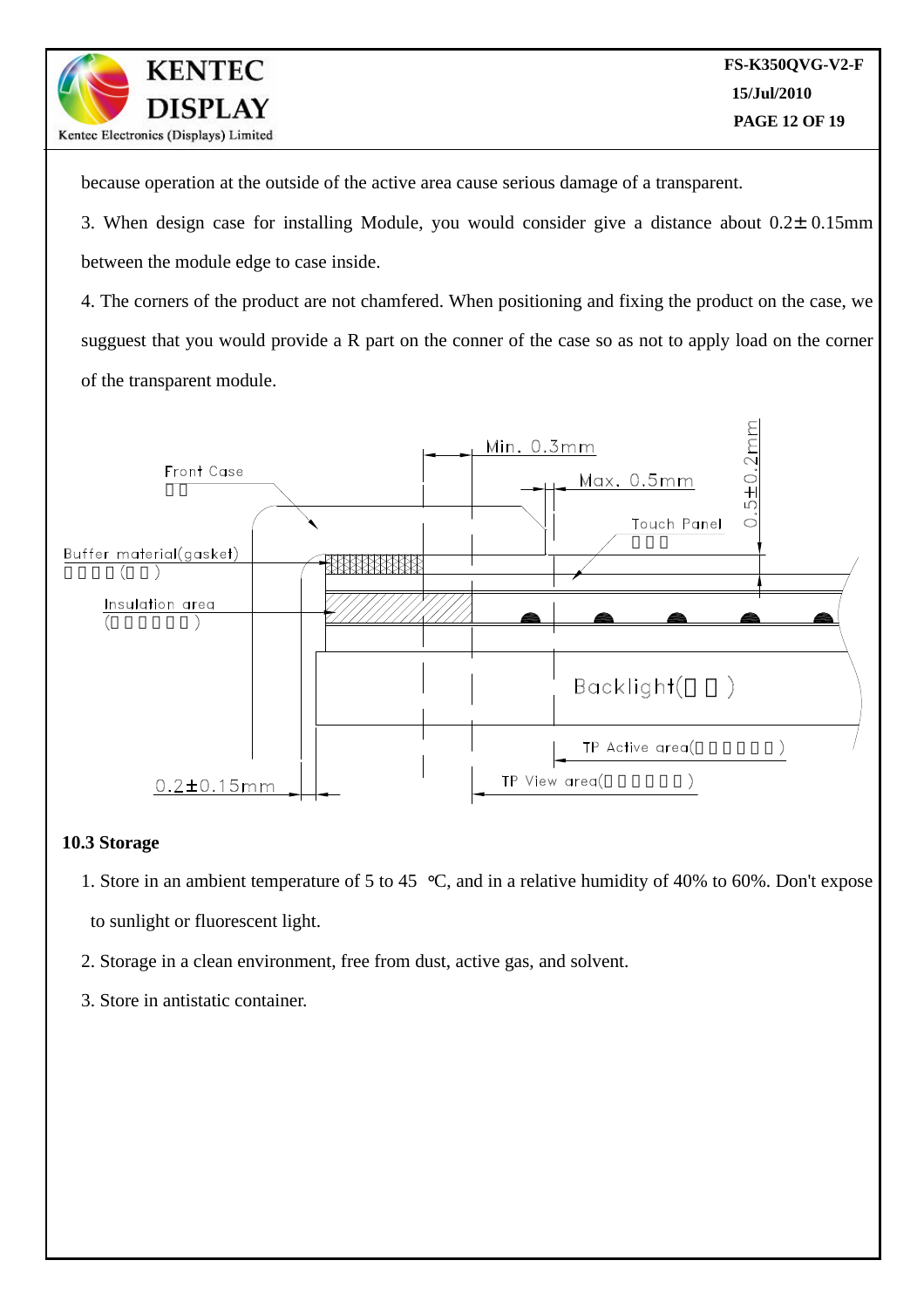

# **11. Inspection Standard**

This specification is made to be used as the standard acceptance/rejection criteria for Color mobile phone LCM with touch pannel.

### **11.1 Sample plan and Inspection condition**

11.1.1 Sample plan

Sampling plan according to MIL-STD-105E , normal level 2 and based on:

Major defect: AQL 0.65;

Minor defect: AQL 1.5.

11.1.2 Inspection condition

Viewing distance for cosmetic inspection is about 30cm with bare eyes, and under an environment of 20~40W light intensity, all directions for inspecting the sample should be within 45 against perpendicular line.

### **11.2 Definition of inspection zone in LCD**



Inspection zones in an LCD

Zone A: character/Digit area;

Zone B: viewing area except Zone A (ZoneA+ZoneB=minimum Viewing area);

Zone C: Outside viewing area (invisible area after assembly in customer's product);

Note: As a general rule, visual defects in Zone C are permissible, when it is no trouble for quality and assembly of customer's product. Defects are classified as major defects and minor defects according to the degree of defectiveness defined herein.

#### **11.3 Major defects and Minor defects**

11.3.1 Major defects

A major defect is a defect that is likely to result in failure, or to reduce the usability of the product for its intended purpose.

11.3.1.1 Abnormal operation: modules cannot display normally;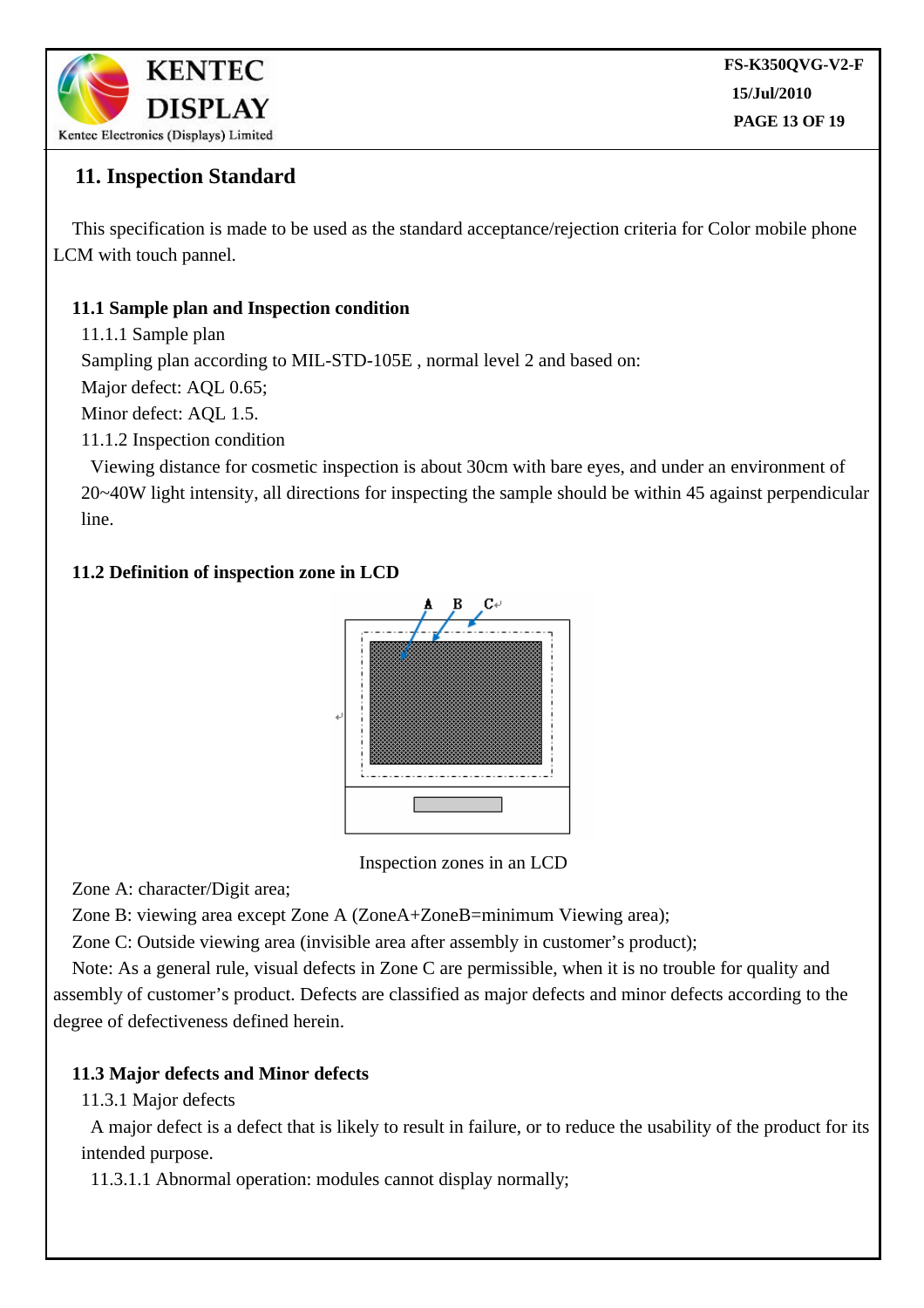

11.3.1.2 Line defect;

11.3.1.3 There is serious distortion or sharp burr on mechanical housing;

11.3.1.4 Glass breakage.

11.3.2 Minor defects:

A minor defect is a defect that is not likely to reduce the usability of the product for its intended purpose.

11.3.2.1 Dot defect:

11.3.2.1.1 Inspection pattern : Full white, full black, red, green and blue screens;

11.3.2.1.2 Criteria :(acceptable);



Note: 1. Dot defect is defined as the defective area of the dot area is larger than 50% of the dot area . And the bright dot defect must be visible through 5% ND filter.

2. Except for the allowed numbers of adjacent dots, the distance between dot defects should be more than 3mm apart.

11.3.2.1.3 The definitions of the inner display area and outer display area.

#### **11.4 Inspection standards table:**

11.4.1 Major defect

| Item<br>No. | Items to be                                                                                                                                               | <b>Inspection Standard</b>                                                                                                                                              | Classification<br>of defects |  |
|-------------|-----------------------------------------------------------------------------------------------------------------------------------------------------------|-------------------------------------------------------------------------------------------------------------------------------------------------------------------------|------------------------------|--|
| 11.4.1.1    | All functional<br>defects                                                                                                                                 | 1) No display<br>2) Display abnormally<br>3) Missing vertical/horizontal segment<br>4) Short circuit<br>5) Back-light no lighting, flickering and<br>abnormal lighting. | Major                        |  |
| 11.4.1.2    | Missing<br>Missing component<br>Outline<br>Overall outline dimension beyond the<br>dimension<br>drawing is not allowed.<br>No more than 1.5%<br>linearity |                                                                                                                                                                         |                              |  |
| 11.4.1.3    |                                                                                                                                                           |                                                                                                                                                                         |                              |  |
| 11.4.1.4    |                                                                                                                                                           |                                                                                                                                                                         |                              |  |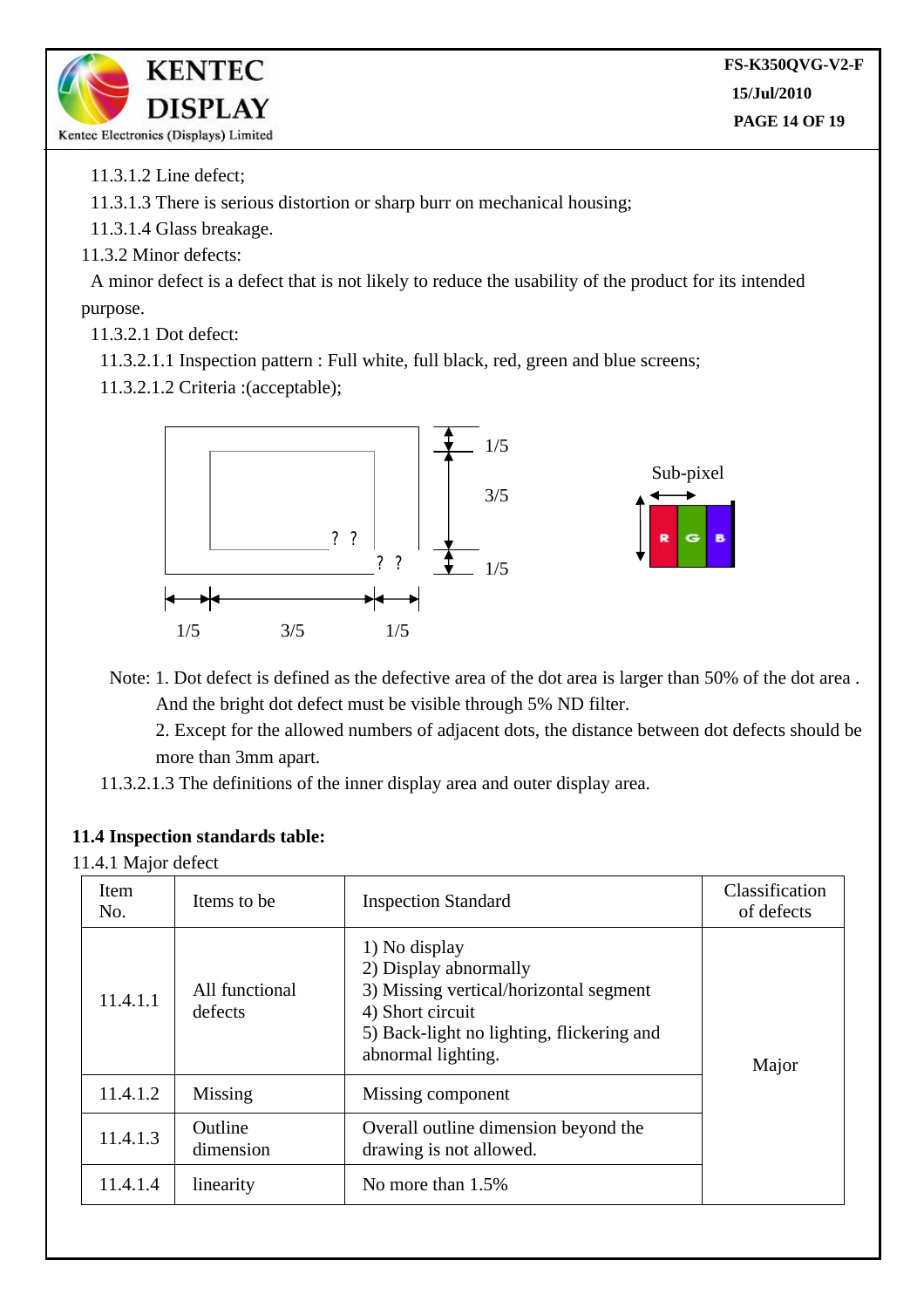

**15/Jul/2010**

**PAGE 15 OF 19**  $\overline{a}$ 

## 11.4.2 Cosmetic Defect (spot defect)

| Item No  | Itemsto be                                                                       |                 | <b>Inspection Standard</b>                                  |                  |                       |                |                |  |  |
|----------|----------------------------------------------------------------------------------|-----------------|-------------------------------------------------------------|------------------|-----------------------|----------------|----------------|--|--|
|          | <b>Clear Spots</b><br><b>Black</b> and<br>white                                  |                 | For dark/white spot, sizeF is defined<br>as $F = (x + y)/2$ |                  |                       |                |                |  |  |
|          | Spot defect                                                                      |                 | Zone                                                        |                  | Acceptable Qty        |                |                |  |  |
| 11.4.2.1 | Pinhole,                                                                         |                 | Size(mm)                                                    | $\mathbf{A}$     | B                     | $\mathcal{C}$  | Minor          |  |  |
|          | Foreign                                                                          | $F = 0.1$       |                                                             | Ignore           |                       | Ignore         |                |  |  |
|          | Particle,<br>polarizer                                                           |                 | $0.10 < F = 0.15$                                           | $\overline{2}$   |                       |                |                |  |  |
|          | Dirt                                                                             |                 | $0.15 < F = 0.20$                                           | $\mathbf{1}$     |                       |                |                |  |  |
|          |                                                                                  | F > 0.20        |                                                             | $\boldsymbol{0}$ |                       |                |                |  |  |
|          |                                                                                  |                 | Zone                                                        |                  | Acceptable Qty        |                |                |  |  |
|          |                                                                                  |                 | Size(mm)<br>B<br>$\mathbf{A}$                               |                  |                       | $\mathsf{C}$   |                |  |  |
| 11.4.2.2 | <b>Clear Spots</b>                                                               | $F = 0.1$       |                                                             | Ignore           |                       |                | Minor          |  |  |
|          | <b>TP Dirt</b>                                                                   |                 | $0.10 < F = 0.15$                                           | $\overline{2}$   |                       | Ignore         |                |  |  |
|          |                                                                                  |                 | $0.15 < F = 0.25$                                           | $\mathbf{1}$     |                       |                |                |  |  |
|          |                                                                                  | F > 0.25        |                                                             | $\overline{0}$   |                       |                |                |  |  |
|          | <b>Dim Spots</b>                                                                 |                 | Zone                                                        |                  | Acceptable Qty        |                |                |  |  |
|          | Circle                                                                           |                 | Size(mm)                                                    | $\mathbf{A}$     | $\bf{B}$              | $\overline{C}$ |                |  |  |
| 11.4.2.3 | shaped and                                                                       | $F = 0.2$       |                                                             | Ignore           |                       |                |                |  |  |
|          | dim edged<br>defects                                                             |                 | $0.20 < F = 0.4$                                            | $\overline{2}$   |                       | Ignore         | Minor          |  |  |
|          |                                                                                  | $0.4 < F = 0.6$ |                                                             | $\mathbf{1}$     |                       |                |                |  |  |
|          |                                                                                  | F > 0.6         |                                                             | $\overline{0}$   |                       |                |                |  |  |
|          |                                                                                  |                 | $dot = sub-pixel$                                           |                  |                       |                |                |  |  |
|          |                                                                                  |                 |                                                             |                  | Acceptable Qty        |                |                |  |  |
|          |                                                                                  |                 |                                                             | I                |                       | $\mathbf{I}$   |                |  |  |
| 11.4.2.4 | Dot defect                                                                       |                 | Bright dot                                                  | $\boldsymbol{0}$ |                       | $\overline{2}$ | Minor          |  |  |
|          |                                                                                  |                 | Dark dot                                                    |                  |                       | $\overline{2}$ |                |  |  |
|          |                                                                                  |                 | 1<br>The distance of two point >5mm                         |                  |                       |                |                |  |  |
|          | 11.4.3 Cosmetic Defect (linear defect)                                           |                 |                                                             |                  |                       |                |                |  |  |
|          |                                                                                  |                 |                                                             |                  |                       |                | Classification |  |  |
| Item No  | Items to be                                                                      |                 | <b>Inspection Standard</b>                                  |                  |                       |                |                |  |  |
|          | Line defect<br>Black line,<br>White line,<br>Foreign<br>material on<br>polarizer |                 |                                                             |                  |                       |                |                |  |  |
| 11.4.3.1 |                                                                                  |                 | Size(mm)                                                    |                  | <b>Acceptable Qty</b> |                |                |  |  |
|          |                                                                                  | L(Length)       | W(Width)                                                    | zone<br>B        |                       |                |                |  |  |
|          |                                                                                  |                 |                                                             | $\mathbf{A}$     |                       | $\mathsf{C}$   | Minor          |  |  |
|          |                                                                                  | Ignore          | $W = 0.02$                                                  | Ignore           |                       | Ignore         |                |  |  |
|          |                                                                                  | $L = 3.0$       | $0.02< W=0.03$                                              | $\overline{2}$   |                       |                |                |  |  |
|          |                                                                                  | $L=2.0$         | $0.03 < W=0.05$                                             | $\mathbf{1}$     |                       |                |                |  |  |
|          |                                                                                  |                 | W > 0.05                                                    |                  | Define as spot defect |                |                |  |  |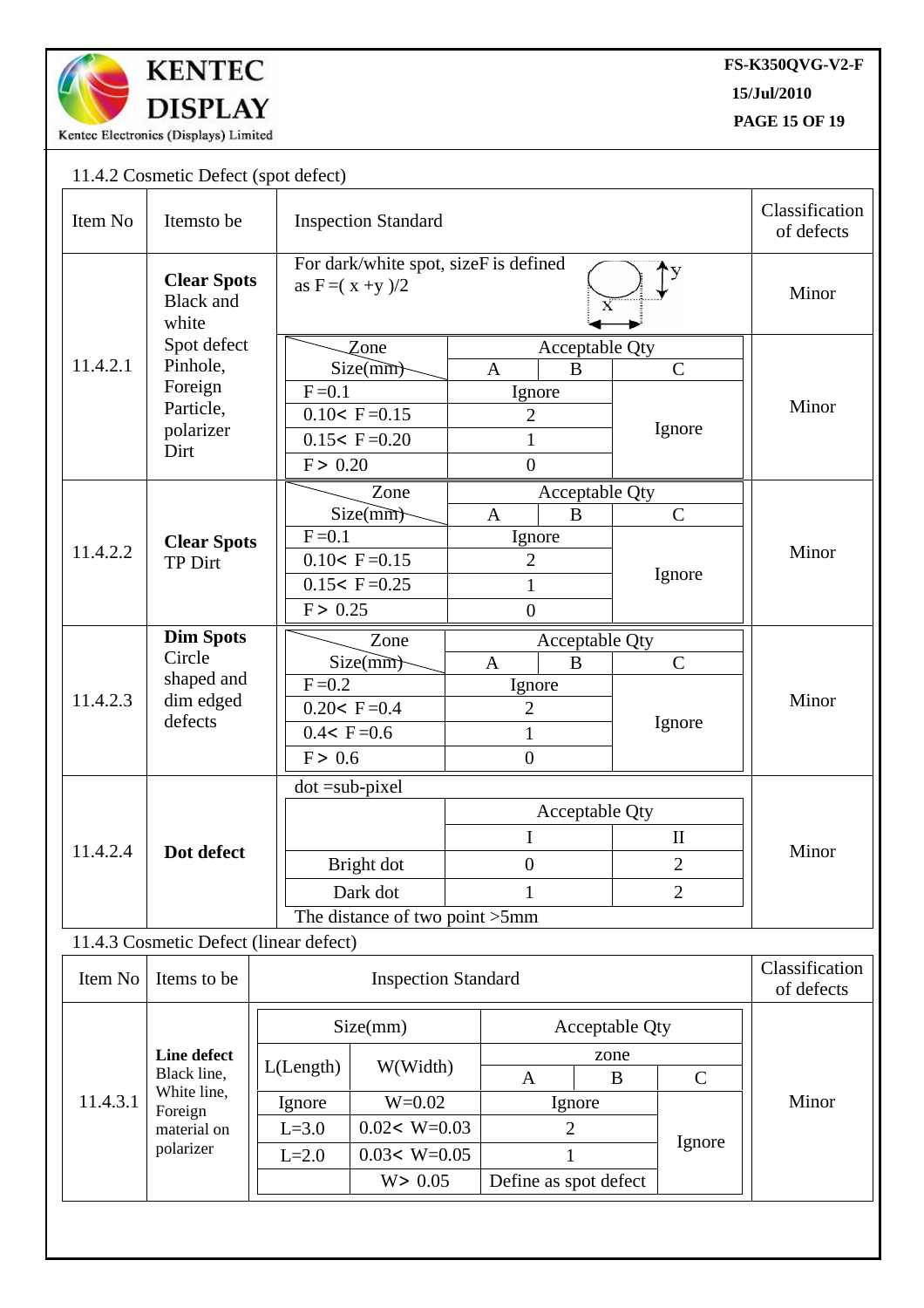

# **KENTEC DISPLAY**

### **FS-K350QVG-V2-F**

**15/Jul/2010**

**PAGE 16 OF 19**

| The line can be seen after mobile phone in the operating condition:<br>Size(mm)<br><b>Acceptable Qty</b><br>zone<br>Foreign<br>W(Width)<br>L(Length)<br>$\mathbf{B}$<br>$\mathbf C$<br>Material on<br>$\mathbf{A}$<br>11.4.3.2<br>Minor<br>TP film<br>$W=0.03$<br>Ignore<br>Ignore<br>$L=3.0$<br>0.03<br>$W = 0.05$<br>3<br>Ignore<br>W > 0.05<br>Define as spot defect<br>If the scratch can be seen after mobile phone cover assembling or in the<br>operating condition, judge by the line defect of 11.4.3.1. If the scratch can<br>be seen only in non-operating condition or some special angle, judge by<br>the following.<br><b>Dim line</b><br>Size(mm)<br>Acceptable Qty<br>defect<br>Polarizer<br>zone<br>Minor<br>11.4.3.3<br>&BL scratch<br>W(Width)<br>L(Length)<br>B<br>$\mathsf{C}$<br>$\mathbf{A}$<br>TP film<br>$W = 0.02$<br>scratch<br>Ignore<br>Ignore<br>$0.02< W=0.03$<br>$L=3.0$<br>$\overline{2}$<br>Ignore<br>$0.03 < W=0.05$<br>$L=2.0$<br>1<br>W > 0.05<br>Define as spot defect<br>Air bubbles between glass & polarizer<br>Acceptable Qty<br>$\mathsf{C}$<br>$\mathbf{A}$<br>B<br>Polarize<br>$F = 0.2$<br>Ignore<br>11.4.3.4<br>Air<br>Minor<br>bubble<br>$0.20 < F = 0.3$<br>$\overline{2}$<br>Ignore<br>$0.3 < F = 0.5$<br>$\mathbf{1}$<br>F > 0.5<br>$\boldsymbol{0}$<br>11.4.4 Chipping Defect<br>Classification<br>Item No<br><b>Inspection Standard</b><br>Items to be<br>of defects<br>Chips on corner<br><b>A:LCD Glass defect</b><br>X<br>Z<br>Y<br>$=$ S<br>$=0.2$<br>Disregard<br>لي مخ<br>Notes: S=contact pad length<br>Glass<br>11.4.4.1<br>Minor<br>Chips on the corner of terminal shall not be allowed to extend into the<br>defect<br>ITO pad or expose perimeter seal.<br><b>B:TP Glass defect</b><br>Χ<br>Y<br>Z<br>X<br>$= 3.0$<br>$=3.0$<br>Disregard |  | Kentec Electronics (Displays) Limited |  |  |  |  |  |  |  |  |
|------------------------------------------------------------------------------------------------------------------------------------------------------------------------------------------------------------------------------------------------------------------------------------------------------------------------------------------------------------------------------------------------------------------------------------------------------------------------------------------------------------------------------------------------------------------------------------------------------------------------------------------------------------------------------------------------------------------------------------------------------------------------------------------------------------------------------------------------------------------------------------------------------------------------------------------------------------------------------------------------------------------------------------------------------------------------------------------------------------------------------------------------------------------------------------------------------------------------------------------------------------------------------------------------------------------------------------------------------------------------------------------------------------------------------------------------------------------------------------------------------------------------------------------------------------------------------------------------------------------------------------------------------------------------------------------------------------------------------------------------------------------------------------------------------------|--|---------------------------------------|--|--|--|--|--|--|--|--|
|                                                                                                                                                                                                                                                                                                                                                                                                                                                                                                                                                                                                                                                                                                                                                                                                                                                                                                                                                                                                                                                                                                                                                                                                                                                                                                                                                                                                                                                                                                                                                                                                                                                                                                                                                                                                            |  |                                       |  |  |  |  |  |  |  |  |
|                                                                                                                                                                                                                                                                                                                                                                                                                                                                                                                                                                                                                                                                                                                                                                                                                                                                                                                                                                                                                                                                                                                                                                                                                                                                                                                                                                                                                                                                                                                                                                                                                                                                                                                                                                                                            |  |                                       |  |  |  |  |  |  |  |  |
|                                                                                                                                                                                                                                                                                                                                                                                                                                                                                                                                                                                                                                                                                                                                                                                                                                                                                                                                                                                                                                                                                                                                                                                                                                                                                                                                                                                                                                                                                                                                                                                                                                                                                                                                                                                                            |  |                                       |  |  |  |  |  |  |  |  |
|                                                                                                                                                                                                                                                                                                                                                                                                                                                                                                                                                                                                                                                                                                                                                                                                                                                                                                                                                                                                                                                                                                                                                                                                                                                                                                                                                                                                                                                                                                                                                                                                                                                                                                                                                                                                            |  |                                       |  |  |  |  |  |  |  |  |
|                                                                                                                                                                                                                                                                                                                                                                                                                                                                                                                                                                                                                                                                                                                                                                                                                                                                                                                                                                                                                                                                                                                                                                                                                                                                                                                                                                                                                                                                                                                                                                                                                                                                                                                                                                                                            |  |                                       |  |  |  |  |  |  |  |  |
|                                                                                                                                                                                                                                                                                                                                                                                                                                                                                                                                                                                                                                                                                                                                                                                                                                                                                                                                                                                                                                                                                                                                                                                                                                                                                                                                                                                                                                                                                                                                                                                                                                                                                                                                                                                                            |  |                                       |  |  |  |  |  |  |  |  |
|                                                                                                                                                                                                                                                                                                                                                                                                                                                                                                                                                                                                                                                                                                                                                                                                                                                                                                                                                                                                                                                                                                                                                                                                                                                                                                                                                                                                                                                                                                                                                                                                                                                                                                                                                                                                            |  |                                       |  |  |  |  |  |  |  |  |
|                                                                                                                                                                                                                                                                                                                                                                                                                                                                                                                                                                                                                                                                                                                                                                                                                                                                                                                                                                                                                                                                                                                                                                                                                                                                                                                                                                                                                                                                                                                                                                                                                                                                                                                                                                                                            |  |                                       |  |  |  |  |  |  |  |  |
|                                                                                                                                                                                                                                                                                                                                                                                                                                                                                                                                                                                                                                                                                                                                                                                                                                                                                                                                                                                                                                                                                                                                                                                                                                                                                                                                                                                                                                                                                                                                                                                                                                                                                                                                                                                                            |  |                                       |  |  |  |  |  |  |  |  |
|                                                                                                                                                                                                                                                                                                                                                                                                                                                                                                                                                                                                                                                                                                                                                                                                                                                                                                                                                                                                                                                                                                                                                                                                                                                                                                                                                                                                                                                                                                                                                                                                                                                                                                                                                                                                            |  |                                       |  |  |  |  |  |  |  |  |
|                                                                                                                                                                                                                                                                                                                                                                                                                                                                                                                                                                                                                                                                                                                                                                                                                                                                                                                                                                                                                                                                                                                                                                                                                                                                                                                                                                                                                                                                                                                                                                                                                                                                                                                                                                                                            |  |                                       |  |  |  |  |  |  |  |  |
|                                                                                                                                                                                                                                                                                                                                                                                                                                                                                                                                                                                                                                                                                                                                                                                                                                                                                                                                                                                                                                                                                                                                                                                                                                                                                                                                                                                                                                                                                                                                                                                                                                                                                                                                                                                                            |  |                                       |  |  |  |  |  |  |  |  |
|                                                                                                                                                                                                                                                                                                                                                                                                                                                                                                                                                                                                                                                                                                                                                                                                                                                                                                                                                                                                                                                                                                                                                                                                                                                                                                                                                                                                                                                                                                                                                                                                                                                                                                                                                                                                            |  |                                       |  |  |  |  |  |  |  |  |
|                                                                                                                                                                                                                                                                                                                                                                                                                                                                                                                                                                                                                                                                                                                                                                                                                                                                                                                                                                                                                                                                                                                                                                                                                                                                                                                                                                                                                                                                                                                                                                                                                                                                                                                                                                                                            |  |                                       |  |  |  |  |  |  |  |  |
|                                                                                                                                                                                                                                                                                                                                                                                                                                                                                                                                                                                                                                                                                                                                                                                                                                                                                                                                                                                                                                                                                                                                                                                                                                                                                                                                                                                                                                                                                                                                                                                                                                                                                                                                                                                                            |  |                                       |  |  |  |  |  |  |  |  |
|                                                                                                                                                                                                                                                                                                                                                                                                                                                                                                                                                                                                                                                                                                                                                                                                                                                                                                                                                                                                                                                                                                                                                                                                                                                                                                                                                                                                                                                                                                                                                                                                                                                                                                                                                                                                            |  |                                       |  |  |  |  |  |  |  |  |
|                                                                                                                                                                                                                                                                                                                                                                                                                                                                                                                                                                                                                                                                                                                                                                                                                                                                                                                                                                                                                                                                                                                                                                                                                                                                                                                                                                                                                                                                                                                                                                                                                                                                                                                                                                                                            |  |                                       |  |  |  |  |  |  |  |  |
|                                                                                                                                                                                                                                                                                                                                                                                                                                                                                                                                                                                                                                                                                                                                                                                                                                                                                                                                                                                                                                                                                                                                                                                                                                                                                                                                                                                                                                                                                                                                                                                                                                                                                                                                                                                                            |  |                                       |  |  |  |  |  |  |  |  |
|                                                                                                                                                                                                                                                                                                                                                                                                                                                                                                                                                                                                                                                                                                                                                                                                                                                                                                                                                                                                                                                                                                                                                                                                                                                                                                                                                                                                                                                                                                                                                                                                                                                                                                                                                                                                            |  |                                       |  |  |  |  |  |  |  |  |
|                                                                                                                                                                                                                                                                                                                                                                                                                                                                                                                                                                                                                                                                                                                                                                                                                                                                                                                                                                                                                                                                                                                                                                                                                                                                                                                                                                                                                                                                                                                                                                                                                                                                                                                                                                                                            |  |                                       |  |  |  |  |  |  |  |  |
|                                                                                                                                                                                                                                                                                                                                                                                                                                                                                                                                                                                                                                                                                                                                                                                                                                                                                                                                                                                                                                                                                                                                                                                                                                                                                                                                                                                                                                                                                                                                                                                                                                                                                                                                                                                                            |  |                                       |  |  |  |  |  |  |  |  |
|                                                                                                                                                                                                                                                                                                                                                                                                                                                                                                                                                                                                                                                                                                                                                                                                                                                                                                                                                                                                                                                                                                                                                                                                                                                                                                                                                                                                                                                                                                                                                                                                                                                                                                                                                                                                            |  |                                       |  |  |  |  |  |  |  |  |
|                                                                                                                                                                                                                                                                                                                                                                                                                                                                                                                                                                                                                                                                                                                                                                                                                                                                                                                                                                                                                                                                                                                                                                                                                                                                                                                                                                                                                                                                                                                                                                                                                                                                                                                                                                                                            |  |                                       |  |  |  |  |  |  |  |  |
|                                                                                                                                                                                                                                                                                                                                                                                                                                                                                                                                                                                                                                                                                                                                                                                                                                                                                                                                                                                                                                                                                                                                                                                                                                                                                                                                                                                                                                                                                                                                                                                                                                                                                                                                                                                                            |  |                                       |  |  |  |  |  |  |  |  |
|                                                                                                                                                                                                                                                                                                                                                                                                                                                                                                                                                                                                                                                                                                                                                                                                                                                                                                                                                                                                                                                                                                                                                                                                                                                                                                                                                                                                                                                                                                                                                                                                                                                                                                                                                                                                            |  |                                       |  |  |  |  |  |  |  |  |
|                                                                                                                                                                                                                                                                                                                                                                                                                                                                                                                                                                                                                                                                                                                                                                                                                                                                                                                                                                                                                                                                                                                                                                                                                                                                                                                                                                                                                                                                                                                                                                                                                                                                                                                                                                                                            |  |                                       |  |  |  |  |  |  |  |  |
|                                                                                                                                                                                                                                                                                                                                                                                                                                                                                                                                                                                                                                                                                                                                                                                                                                                                                                                                                                                                                                                                                                                                                                                                                                                                                                                                                                                                                                                                                                                                                                                                                                                                                                                                                                                                            |  |                                       |  |  |  |  |  |  |  |  |
|                                                                                                                                                                                                                                                                                                                                                                                                                                                                                                                                                                                                                                                                                                                                                                                                                                                                                                                                                                                                                                                                                                                                                                                                                                                                                                                                                                                                                                                                                                                                                                                                                                                                                                                                                                                                            |  |                                       |  |  |  |  |  |  |  |  |
|                                                                                                                                                                                                                                                                                                                                                                                                                                                                                                                                                                                                                                                                                                                                                                                                                                                                                                                                                                                                                                                                                                                                                                                                                                                                                                                                                                                                                                                                                                                                                                                                                                                                                                                                                                                                            |  |                                       |  |  |  |  |  |  |  |  |
|                                                                                                                                                                                                                                                                                                                                                                                                                                                                                                                                                                                                                                                                                                                                                                                                                                                                                                                                                                                                                                                                                                                                                                                                                                                                                                                                                                                                                                                                                                                                                                                                                                                                                                                                                                                                            |  |                                       |  |  |  |  |  |  |  |  |
|                                                                                                                                                                                                                                                                                                                                                                                                                                                                                                                                                                                                                                                                                                                                                                                                                                                                                                                                                                                                                                                                                                                                                                                                                                                                                                                                                                                                                                                                                                                                                                                                                                                                                                                                                                                                            |  |                                       |  |  |  |  |  |  |  |  |
|                                                                                                                                                                                                                                                                                                                                                                                                                                                                                                                                                                                                                                                                                                                                                                                                                                                                                                                                                                                                                                                                                                                                                                                                                                                                                                                                                                                                                                                                                                                                                                                                                                                                                                                                                                                                            |  |                                       |  |  |  |  |  |  |  |  |
|                                                                                                                                                                                                                                                                                                                                                                                                                                                                                                                                                                                                                                                                                                                                                                                                                                                                                                                                                                                                                                                                                                                                                                                                                                                                                                                                                                                                                                                                                                                                                                                                                                                                                                                                                                                                            |  |                                       |  |  |  |  |  |  |  |  |
|                                                                                                                                                                                                                                                                                                                                                                                                                                                                                                                                                                                                                                                                                                                                                                                                                                                                                                                                                                                                                                                                                                                                                                                                                                                                                                                                                                                                                                                                                                                                                                                                                                                                                                                                                                                                            |  |                                       |  |  |  |  |  |  |  |  |
|                                                                                                                                                                                                                                                                                                                                                                                                                                                                                                                                                                                                                                                                                                                                                                                                                                                                                                                                                                                                                                                                                                                                                                                                                                                                                                                                                                                                                                                                                                                                                                                                                                                                                                                                                                                                            |  |                                       |  |  |  |  |  |  |  |  |
|                                                                                                                                                                                                                                                                                                                                                                                                                                                                                                                                                                                                                                                                                                                                                                                                                                                                                                                                                                                                                                                                                                                                                                                                                                                                                                                                                                                                                                                                                                                                                                                                                                                                                                                                                                                                            |  |                                       |  |  |  |  |  |  |  |  |
|                                                                                                                                                                                                                                                                                                                                                                                                                                                                                                                                                                                                                                                                                                                                                                                                                                                                                                                                                                                                                                                                                                                                                                                                                                                                                                                                                                                                                                                                                                                                                                                                                                                                                                                                                                                                            |  |                                       |  |  |  |  |  |  |  |  |
|                                                                                                                                                                                                                                                                                                                                                                                                                                                                                                                                                                                                                                                                                                                                                                                                                                                                                                                                                                                                                                                                                                                                                                                                                                                                                                                                                                                                                                                                                                                                                                                                                                                                                                                                                                                                            |  |                                       |  |  |  |  |  |  |  |  |
|                                                                                                                                                                                                                                                                                                                                                                                                                                                                                                                                                                                                                                                                                                                                                                                                                                                                                                                                                                                                                                                                                                                                                                                                                                                                                                                                                                                                                                                                                                                                                                                                                                                                                                                                                                                                            |  |                                       |  |  |  |  |  |  |  |  |
|                                                                                                                                                                                                                                                                                                                                                                                                                                                                                                                                                                                                                                                                                                                                                                                                                                                                                                                                                                                                                                                                                                                                                                                                                                                                                                                                                                                                                                                                                                                                                                                                                                                                                                                                                                                                            |  |                                       |  |  |  |  |  |  |  |  |
|                                                                                                                                                                                                                                                                                                                                                                                                                                                                                                                                                                                                                                                                                                                                                                                                                                                                                                                                                                                                                                                                                                                                                                                                                                                                                                                                                                                                                                                                                                                                                                                                                                                                                                                                                                                                            |  |                                       |  |  |  |  |  |  |  |  |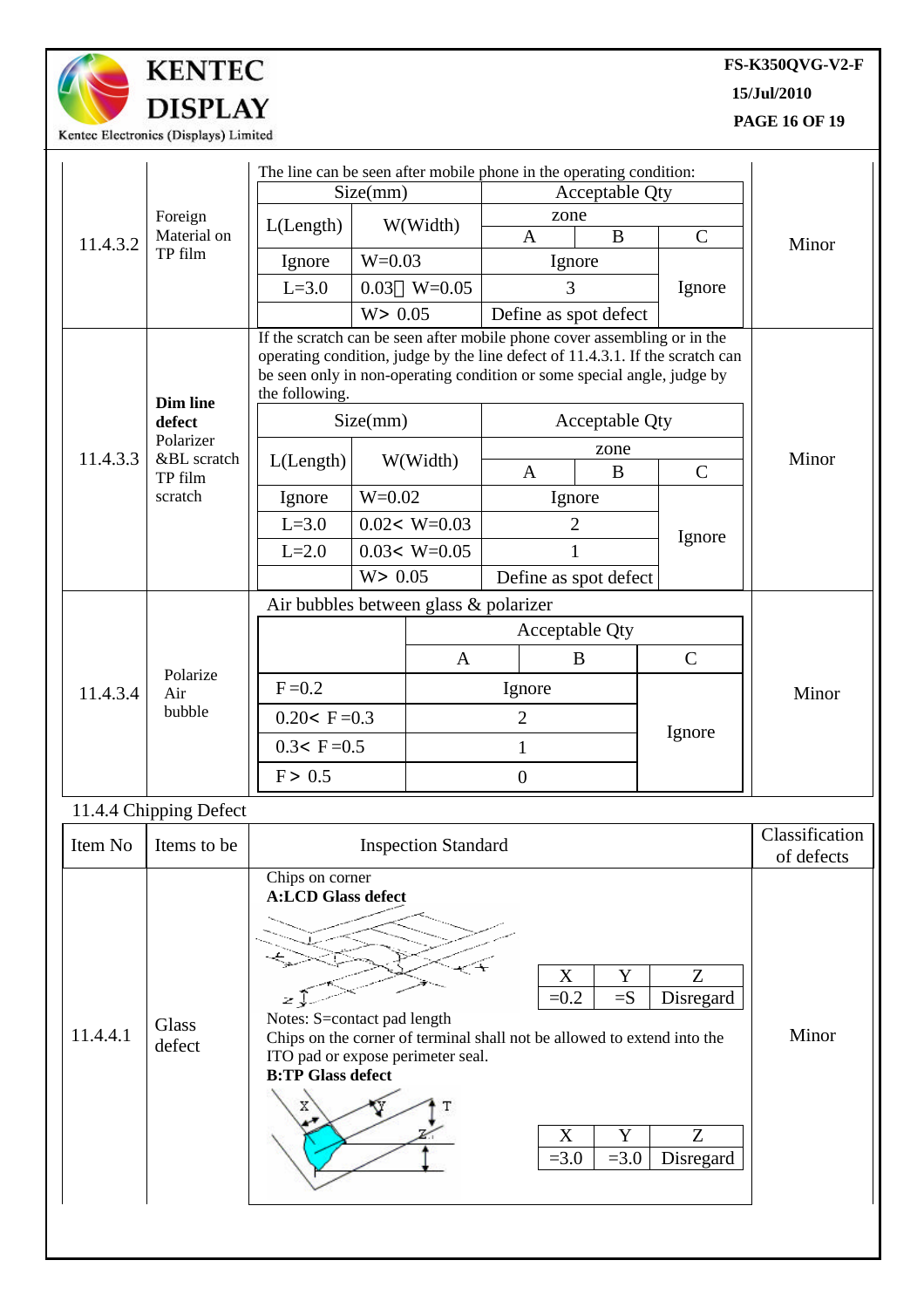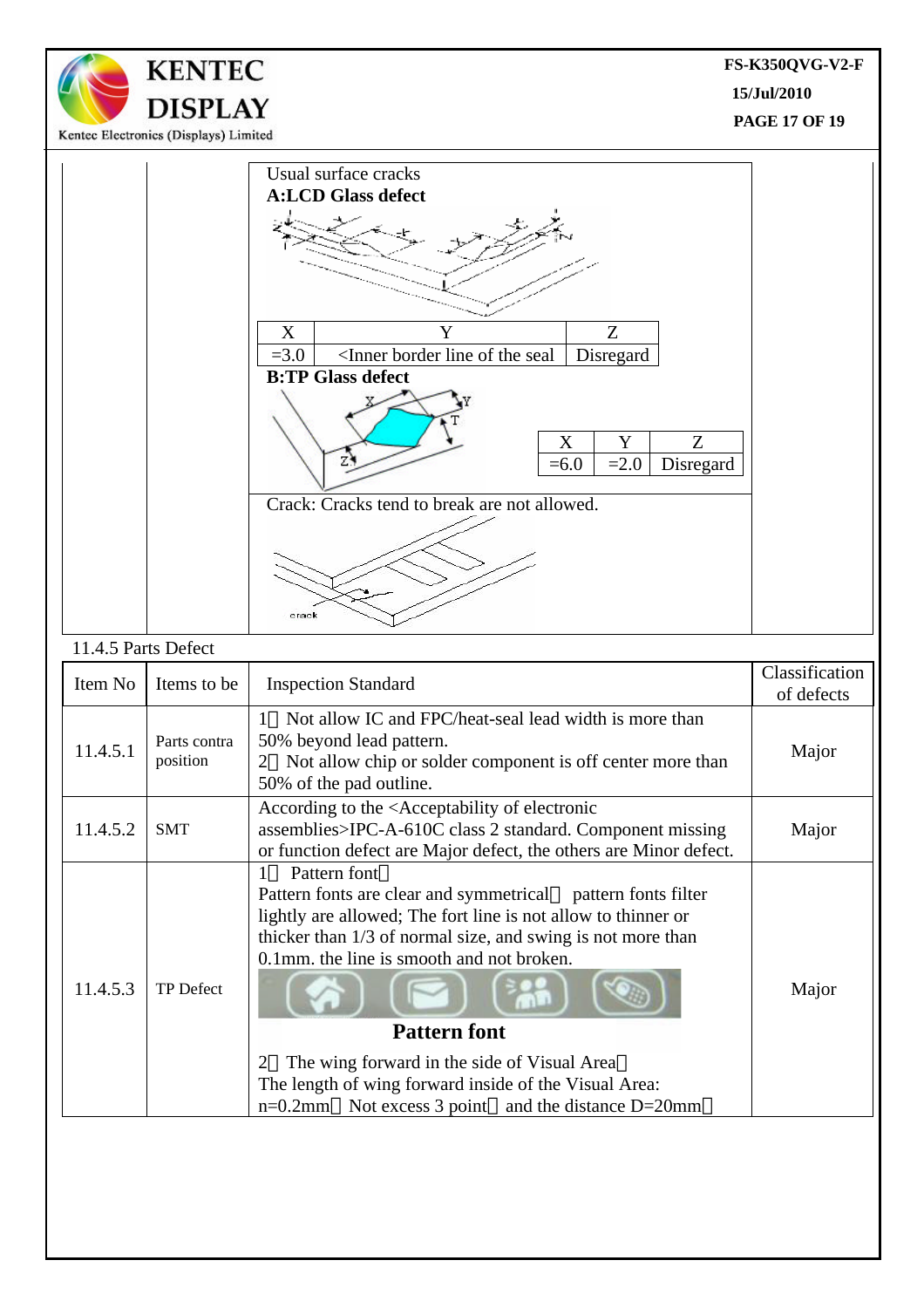**FS-K350QVG-V2-F 15/Jul/2010 PAGE 18 OF 19**



**KENTEC** 

**DISPLAY**